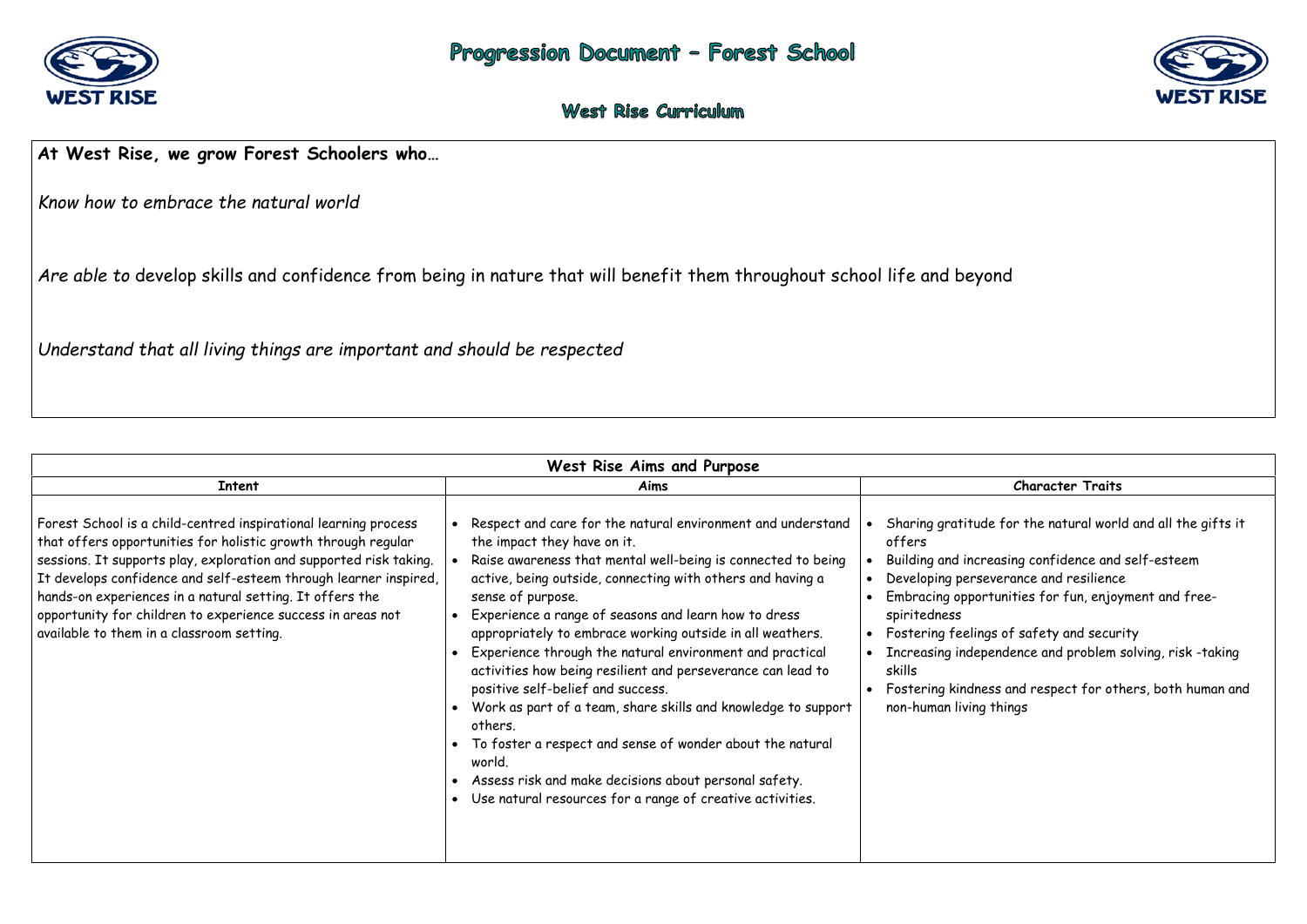#### Forest School Association

| <b>Core Beliefs</b>                |
|------------------------------------|
| Forest School Ta                   |
| Underpinning the principles are so |
|                                    |

# **Forest School Targets**

**Principle 1. Forest School is a long-term process of frequent and regular sessions in a woodland or natural environment, rather than a one-off visit. Planning, adaptation, observations and reviewing are integral elements of Forest School.** A Forest School programme has a structure which is based on the observations and collaborative work between learners and practitioners. This structure should clearly demonstrate progression of learning. The initial sessions of any programme establish physical and behavioural boundaries as well as making initial observations on which to base future programme development. **Principle 2: Forest School takes place in a woodland or natural environment to support the development of a relationship between the learner and the natural world.**  • Whilst woodland is the ideal environment for Forest School, many other sites, some with only a few trees, are able to support good Forest School practice. • The woodland is ideally suited to match the needs of the programme and the learners, providing them with the space and environment in which to explore and discover. • A Forest School programme constantly monitors its ecological impact and works within a sustainable site management plan agreed between the landowner/ manager, the forest school practitioner and the learners. • Forest School aims to foster a relationship with nature through regular personal experiences in order to develop long-term, environmentally sustainable attitudes and practices in staff, learners and the wider community. • Forest School uses natural resources for inspiration, to enable ideas and to encourage intrinsic motivation. **Principle 3: Forest School aims to promote the holistic development of all those involved, fostering resilient, confident, independent and creative learners** • Where appropriate, the Forest School leader will aim to link experiences at Forest School to home, work and /or school education • Forest School programmes aim to develop, where appropriate, the physical, social, cognitive, linguistic, emotional and spiritual aspects of the learner. **Principle 4: Forest School offers learners the opportunity to take supported risks appropriate to the environment and to themselves.** • Forest School opportunities are designed to build on an individual's innate motivation, positive attitudes and/or interests. • Forest School uses tools and fires only where deemed appropriate to the learners, and dependent on completion of a baseline risk assessment. • Any Forest School experience follows a Risk–Benefit process managed jointly by the practitioner and learner that is tailored to the developmental stage of the learner. **5. Forest School is run by qualified Forest School practitioners who continuously maintain and develop their professional practice. Underpinning the principles are some positive core beliefs. These can be summarised as, learners are all:**  • equal, unique and valuable • competent to explore & discover • entitled to experience appropriate risk and challenge • entitled to choose, and to initiate and drive their own learning and development • entitled to experience regular success • entitled to develop positive relationships with themselves and other people • entitled to develop a strong, positive relationship with their natural world

• Forest School is led by qualified Forest School practitioners, who are required to hold a minimum of an accredited Level 3 Forest School qualification.

• There is a high ratio of practitioner/adults to learners.

• Practitioners and adults regularly helping at Forest School are subject to relevant checks into their suitability to have prolonged contact with children, young people and vulnerable people.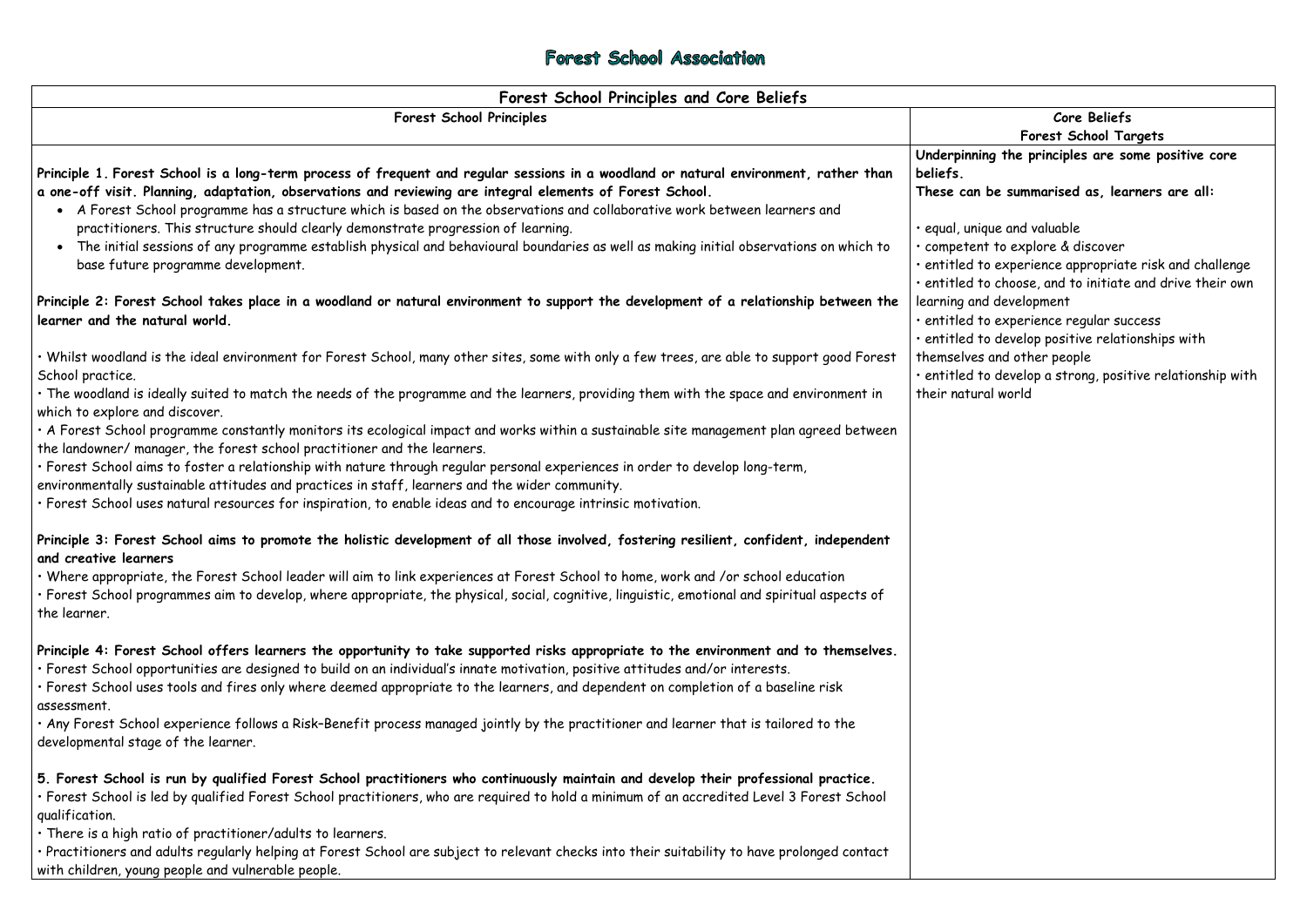• Practitioners need to hold an up-to-date first aid qualification, which includes paediatric (if appropriate) and outdoor elements. • Forest School is backed by relevant working documents, which contain all the policies and procedures required for running Forest School and which establish the roles and responsibilities of staff and volunteers.

• The Forest School leader is a reflective practitioner and sees themselves, therefore, as a learner too.

6. Forest School uses a range of learner-centred processes to create a community for development and learning

• A learner-centred pedagogical approach is employed by Forest School that is responsive to the needs and interests of learners.

• The Practitioner models the pedagogy, which they promote during their programmes through careful planning, appropriate dialogue and relationship building.

• Play and choice are an integral part of the Forest School learning process, and play is recognised as vital to learning and development at Forest School.

• Forest School provides a stimulus for all learning preferences and dispositions.

• Reflective practice is a feature of each session to ensure learners and practitioners can understand their achievements, develop emotional intelligence and plan for the future.

• Practitioner observation is an important element of Forest School pedagogy. Observations feed into 'scaffolding' and tailoring experiences to learning and development at Forest School.

### Progression - Knowledge and Skills

| Subject Content                                   | Knowledge and Skills                                                                  |                                                                                                                                |                                                                                                |                                                                                                                                     |  |
|---------------------------------------------------|---------------------------------------------------------------------------------------|--------------------------------------------------------------------------------------------------------------------------------|------------------------------------------------------------------------------------------------|-------------------------------------------------------------------------------------------------------------------------------------|--|
|                                                   | Year 3 Knowledge & Skills                                                             | Year 4 Knowledge & Skills                                                                                                      | Year 5 Knowledge & Skills                                                                      | Year 6 Knowledge & Skills                                                                                                           |  |
| Metacognitive development & child-<br>led enguiry | I can make my own choices with<br>growing independence and reflect<br>on my learning. | I can initiate and pursue my own<br>interests/activities independently.<br>I can reflect on my progress and<br>make adaptions. | I can plan how to approach a given<br>task and evaluate my progress<br>towards its completion. | I can apply the skills and<br>understanding I have learnt to<br>solve problems and can transfer<br>skills to new areas of learning. |  |

| Subject Content          | Knowledge and Skills                                                                                                 |                                                                                                                                                      |                                                                                                       |                                                                                                               |  |
|--------------------------|----------------------------------------------------------------------------------------------------------------------|------------------------------------------------------------------------------------------------------------------------------------------------------|-------------------------------------------------------------------------------------------------------|---------------------------------------------------------------------------------------------------------------|--|
| Confidence & Self-esteem | Year 3 Knowledge & Skills<br>I can take increasing<br>responsibility for myself and<br>develop awareness for others. | Year 4 Knowledge & Skills<br>I can manage my emotions using<br>the coloured Zones of<br>Regulation system, be more<br>resilient and develop empathy. | Year 5 Knowledge & Skills<br>I can talk about my own<br>feelings and emotions in a<br>familiar group. | Year 6 Knowledge & Skills<br>I can share and communicate<br>ideas confidently and offer<br>support to others. |  |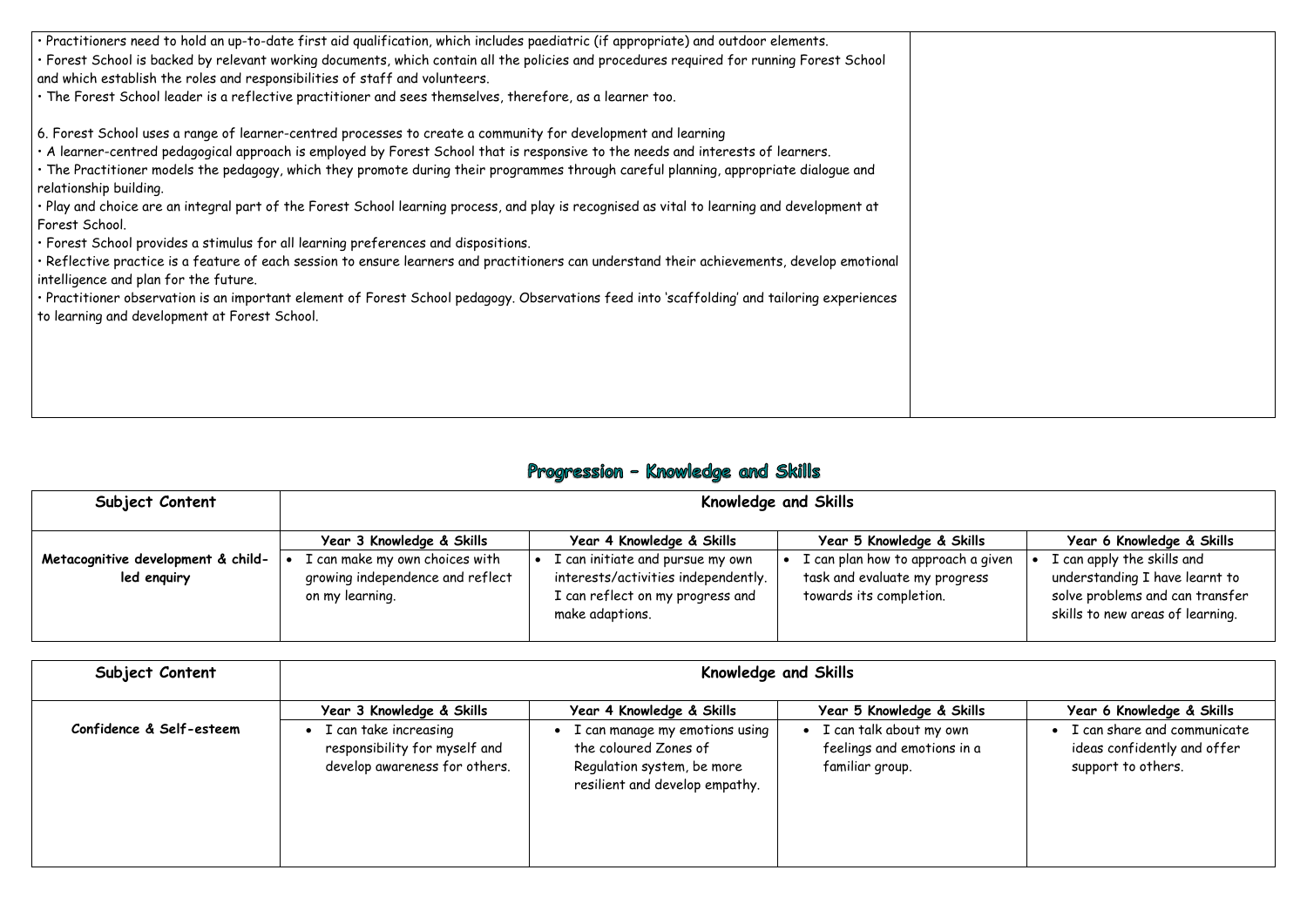| Subject Content | <b>Knowledge and Skills</b>                                                                                          |                                                                                                                                                 |                                                                                                                               |                                                                                                                                                        |
|-----------------|----------------------------------------------------------------------------------------------------------------------|-------------------------------------------------------------------------------------------------------------------------------------------------|-------------------------------------------------------------------------------------------------------------------------------|--------------------------------------------------------------------------------------------------------------------------------------------------------|
| Teamwork        | Year 3 Knowledge & Skills<br>I can share my skills and<br>knowledge and show respect for  <br>others' point of view. | Year 4 Knowledge & Skills<br>I can treat conflict as an<br>opportunity to hear about new<br>ideas and opinions and work to<br>resolve problems. | Year 5 Knowledge & Skills<br>I can plan and negotiate with<br>others appropriately and work<br>effectively to solve problems. | Year 6 Knowledge & Skills<br>I can collaborate and use my<br>skills and experience to<br>contribute to and reflect on<br>the success of a shared goal. |
|                 |                                                                                                                      |                                                                                                                                                 |                                                                                                                               |                                                                                                                                                        |

| Subject Content        | <b>Knowledge and Skills</b>                                                                                                       |                                                                      |                                                                                                |                                                                                        |  |
|------------------------|-----------------------------------------------------------------------------------------------------------------------------------|----------------------------------------------------------------------|------------------------------------------------------------------------------------------------|----------------------------------------------------------------------------------------|--|
|                        | Year 3 Knowledge & Skills                                                                                                         | Year 4 Knowledge & Skills                                            | Year 5 Knowledge & Skills                                                                      | Year 6 Knowledge & Skills                                                              |  |
| <b>Risk Management</b> | I can show understanding of<br>health and safety issues.<br>$\mid$ I can follow and practice safety $\mid$<br>rules and routines. | I can show increasing<br>awareness for my own and<br>others' safety. | I can carry out my own dynamic<br>risk assessments for activities<br>and using specific tools. | I can give safety briefings to<br>new group members, younger<br>children and visitors. |  |

| Subject Content              | <b>Knowledge and Skills</b>                                                                                                                                    |                                                                                                                                                                                          |                                                                                                                                                                                  |                                                                                                                                                                      |
|------------------------------|----------------------------------------------------------------------------------------------------------------------------------------------------------------|------------------------------------------------------------------------------------------------------------------------------------------------------------------------------------------|----------------------------------------------------------------------------------------------------------------------------------------------------------------------------------|----------------------------------------------------------------------------------------------------------------------------------------------------------------------|
|                              | Year 3 Knowledge & Skills                                                                                                                                      | Year 4 Knowledge & Skills                                                                                                                                                                | Year 5 Knowledge & Skills                                                                                                                                                        | Year 6 Knowledge & Skills                                                                                                                                            |
| Tool Use & Green Woodworking | • I can use basic tools to<br>construct simple items from<br>wood.<br>Bow saw (1:1 with an adult),<br>palm drill and scissors to make<br>a name disc necklace. | • I can continue to use basic<br>tools to construct items.<br>Secateurs, loppers, bit and<br>brace drill, peelers, palm drills,<br>bow saw and tent pegs.<br>Secateurs for cutting Elder | • I can begin to use a range of<br>tools appropriately for wider<br>purposes when I am physically,<br>mentally and socially ready to<br>do so including knives for<br>whittling. | I can continue to use an<br>increasing range of tools<br>appropriately for wider<br>purposes to cut, split, and<br>whittle green wood to create a<br>range of items. |
|                              | • Peeler for whittling a cooking<br>stick.<br>Mallets for tent pegs & Hapa<br>Zome.<br>Loppers for cutting slim willow<br>branches.                            | beads.<br>Loppers and tent pegs for<br>making charcoal pencils.<br>Bow saw to cut wood and knives<br>and mallet to split wood to<br>make a die.                                          | Knives to whittle a spear.<br>Loppers and secateurs to cut<br>and trim willow.                                                                                                   | Making a wooden mallet, sawing<br>and splitting firewood, making<br>creative items from own ideas.                                                                   |

| Subject Content            | Knowledge and Skills                                                                        |                                                                                                   |                                                                                      |                                                                                      |
|----------------------------|---------------------------------------------------------------------------------------------|---------------------------------------------------------------------------------------------------|--------------------------------------------------------------------------------------|--------------------------------------------------------------------------------------|
|                            | Year 3 Knowledge & Skills                                                                   | Year 4 Knowledge & Skills                                                                         | Year 5 Knowledge & Skills                                                            | Year 6 Knowledge & Skills                                                            |
| Shelter building and knots | • I can tie a granny knot.                                                                  | I can tie a reef knot.                                                                            | • I can tie a reek knot and a<br>timber hitch.                                       | I can tie a reek knot and a<br>timber hitch.                                         |
|                            | $\bullet$ I can help to put up a Tarpaulin<br>shelter in wet weather with<br>adult support. | I can construct a tripod<br>structure, using sticks and a<br>tarp sheet without adult<br>support. | I can help to put up a Tarpaulin<br>shelter in wet weather without<br>adult support. | I can help to put up a Tarpaulin<br>shelter in wet weather without<br>adult support. |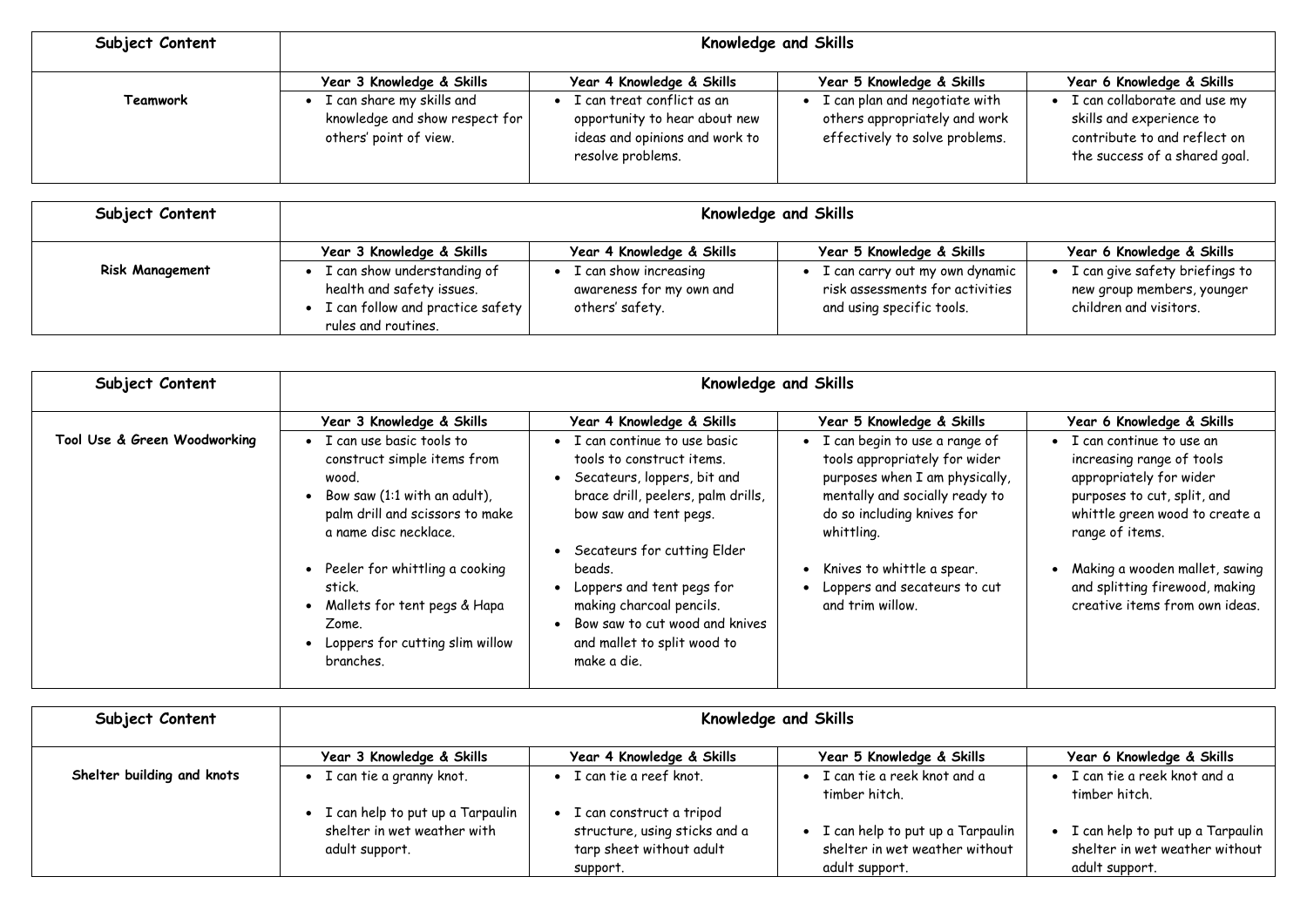| $\sim$ I can use mallet and tent pegs<br>to secure guy ropes. |  |
|---------------------------------------------------------------|--|
|                                                               |  |

| Subject Content | Knowledge and Skills                                                                            |                                                                                            |                                                                                                                      |                                                                                                          |
|-----------------|-------------------------------------------------------------------------------------------------|--------------------------------------------------------------------------------------------|----------------------------------------------------------------------------------------------------------------------|----------------------------------------------------------------------------------------------------------|
|                 | Year 3 Knowledge & Skills                                                                       | Year 4 Knowledge & Skills                                                                  | Year 5 Knowledge & Skills                                                                                            | Year 6 Knowledge & Skills                                                                                |
| Fire craft      | $\bullet$ I can demonstrate that I am<br>familiar with the 4 fire safety<br>rules.              | I understand the basic<br>principles of the fire triangle.                                 | • I can build and tend a small fire<br>safely and boil water using a<br>Kelly Kettle to make a hot                   | I can build and light a campfire<br>safely with supervision.                                             |
|                 | · I can build a communal tipi fire<br>with support.                                             | • I can recall and apply the 4 fire<br>safety rules.                                       | chocolate.<br>• I can explain the fire triangle                                                                      | • I can experiment with natural<br>tinder and explain which are<br>most effective and why.               |
|                 | • I can light a piece of charcloth<br>using a flint and steel.                                  | • I can lay and light a communal<br>upside down fire.<br>• I can prepare food to cook over | and how the elements work<br>together to keep a fire going<br>and how to use this knowledge<br>to extinguish a fire. | • I know how to increase the fuel<br>and oxygen supply to a fire to<br>keep it going, how to keep a fire |
|                 | • I can toast bread and a<br>marshmallow over the fire, with<br>support, using a cooking stick. | the fire with support.                                                                     | • I can prepare and cook food on<br>a fire with support.                                                             | under control and how to<br>extinguish it when it is no<br>longer needed.                                |

| Subject Content                | <b>Knowledge and Skills</b>                                                                                                                                                                 |                                                                                                                                                                                                                                 |                                                                                                                                                                                                                                                                |                                                                                                                                                                                                                                                                  |
|--------------------------------|---------------------------------------------------------------------------------------------------------------------------------------------------------------------------------------------|---------------------------------------------------------------------------------------------------------------------------------------------------------------------------------------------------------------------------------|----------------------------------------------------------------------------------------------------------------------------------------------------------------------------------------------------------------------------------------------------------------|------------------------------------------------------------------------------------------------------------------------------------------------------------------------------------------------------------------------------------------------------------------|
|                                | Year 3 Knowledge & Skills                                                                                                                                                                   | Year 4 Knowledge & Skills                                                                                                                                                                                                       | Year 5 Knowledge & Skills                                                                                                                                                                                                                                      | Year 6 Knowledge & Skills                                                                                                                                                                                                                                        |
| <b>Environmental Awareness</b> | • I can observe and know how to<br>appreciate the natural world<br>and the changing seasons.<br>• I can search for mini beasts<br>and pond life and know how to<br>treat them with respect. | I can understand what improves<br>and harms the natural<br>environment and identify ways<br>people can look after it.<br>I can compare life in a pond<br>with life on the land and<br>understand ecosystems and<br>food chains. | I can learn about an important<br>naturalist - John Muir and take<br>part in the John Muir Discovery<br>Award.<br>• I will learn, connect, explore<br>and participate in conservation<br>locally and share what I have<br>learnt with the school<br>community. | I can contribute to looking<br>after the local flora and fauna<br>by taking part in Citizen science<br>- surveying plant and animal<br>species, litter picking and tree<br>planting.<br>I can monitor animal species<br>through pond dipping and bug<br>hunting. |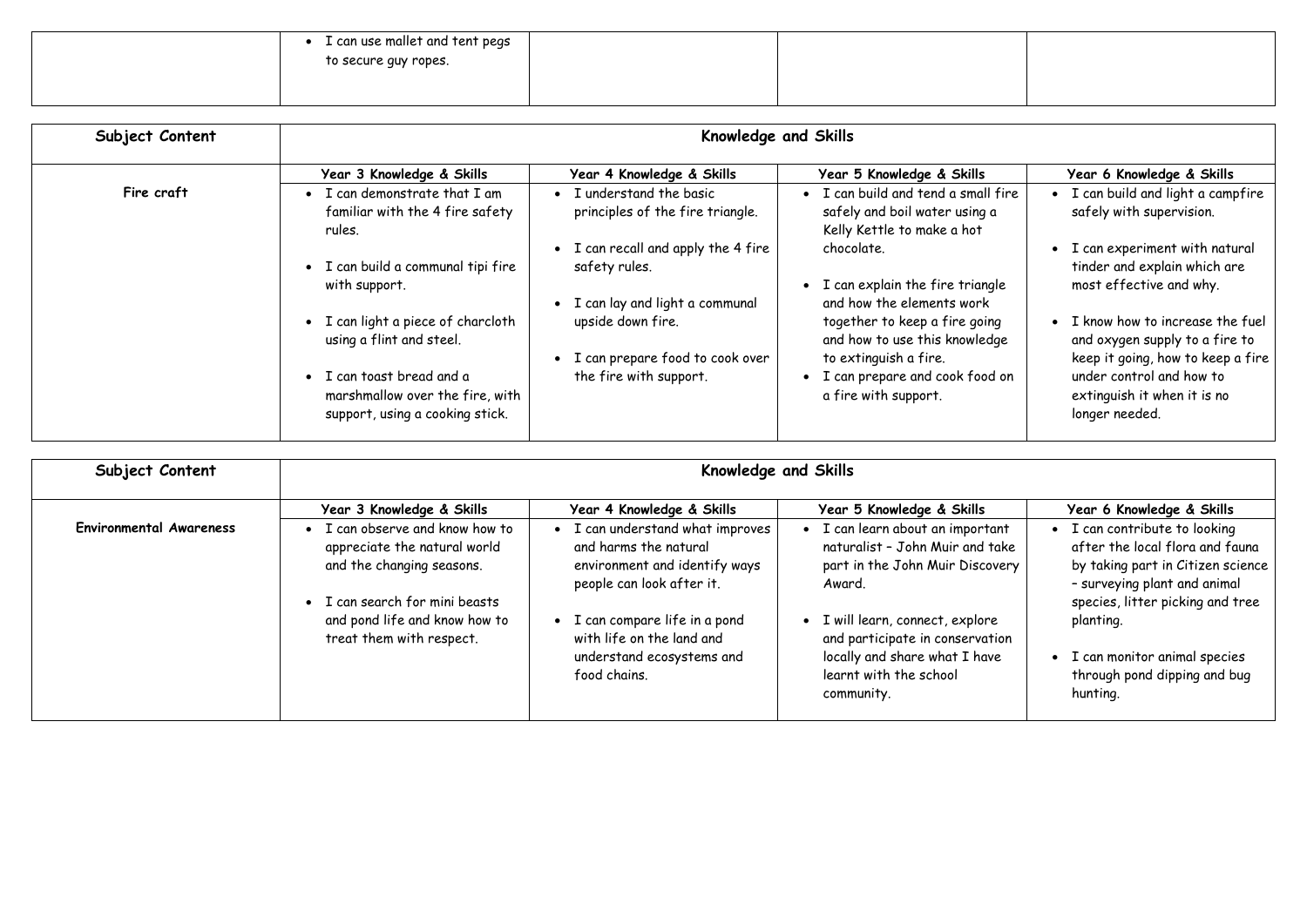### Progression - Vocabulary

| Subject Content | Vocabulary                                                                                                                                                   |        |        |        |  |  |
|-----------------|--------------------------------------------------------------------------------------------------------------------------------------------------------------|--------|--------|--------|--|--|
|                 | Year 3                                                                                                                                                       | Year 4 | Year 5 | Year 6 |  |  |
|                 | Bird - coot, mute swan, widgeon, shoveller, herring gul, heron, cormorant, tufted duck, Canada Geese, grebe, reed bunting, reed warbler, starling, swift,    |        |        |        |  |  |
|                 | swallow, house martin, hirundine, murmuration                                                                                                                |        |        |        |  |  |
| <b>Science</b>  | Trees - Elder, Hawthorn, Ash, Pine, Sycamore, Willow, saplings, mulching, seed dispersal                                                                     |        |        |        |  |  |
|                 | Water insects - water beetles, freshwater shrimp, pond skaters, leech, water snail, water scorpion, water boatman, nymphs, whirligig beetles,                |        |        |        |  |  |
|                 | Insects - dragonfly, damselfly, money spider, woodlice, millipedes, cenitpedes, harvestman, earthworm, aphids, slugs, ladybird, honey bee, wasp, bumble bee, |        |        |        |  |  |
|                 | butterfly,                                                                                                                                                   |        |        |        |  |  |
|                 | Environment - boundary, lake, dyke, marsh, wetland, reed, sedge, rushes, horizon, The South Downs, foraging prevailing wind, Beaufort Scale                  |        |        |        |  |  |
|                 | Science - Mammal, invertebrate, herbivore, carnivore, omnivore, predator, insect, prey, reptiles, amphibians, arachnids, habitats, life cycle, food chain,   |        |        |        |  |  |
|                 | pollination, seed dispersal                                                                                                                                  |        |        |        |  |  |
|                 |                                                                                                                                                              |        |        |        |  |  |
|                 | Year 3                                                                                                                                                       | Year 4 | Year 5 | Year 6 |  |  |
|                 | Tools - bow saw, splitter, froe, Mora Knife, loppers secateurs, mallet, bit & brace drill, palm frill, tarp, Dutch oven                                      |        |        |        |  |  |
| Forest School   | Fire - fire steels, fire bowl, Kelly Kettle, kindling, tinder, firewood, charcloth, tepee fire, upside down fire, grade (the wood)                           |        |        |        |  |  |
|                 | Greenwood working - whittle, saw, saw log, split, palm drill, bit & brace                                                                                    |        |        |        |  |  |
|                 | Wellbeing - mindfulness, resilience, perseverance, gratitude                                                                                                 |        |        |        |  |  |
|                 |                                                                                                                                                              |        |        |        |  |  |

### Progression - Curriculum Links

| Subject Content   | <b>Curriculum Links</b>                                                                                          |        |                                                                                                                                 |        |  |  |  |  |
|-------------------|------------------------------------------------------------------------------------------------------------------|--------|---------------------------------------------------------------------------------------------------------------------------------|--------|--|--|--|--|
|                   | Year 3                                                                                                           | Year 4 | Year 5                                                                                                                          | Year 6 |  |  |  |  |
| Art and Design    | To use the work of Andy Goldsworthy and natural, found objects and materials as a starting point for land art.   |        | To use a range of natural materials- mud, clay, natural paints and techniques - print making, weaving, sculpture and woodcraft. |        |  |  |  |  |
|                   | Year 3                                                                                                           | Year 4 | Year 5                                                                                                                          | Year 6 |  |  |  |  |
| Computing         |                                                                                                                  |        | John Muir Award - as part of the                                                                                                |        |  |  |  |  |
|                   |                                                                                                                  |        | Discovery Award, children have to                                                                                               |        |  |  |  |  |
|                   |                                                                                                                  |        | produce a Power Point presentation to                                                                                           |        |  |  |  |  |
|                   |                                                                                                                  |        | share the conservation element of the                                                                                           |        |  |  |  |  |
|                   |                                                                                                                  |        | award.                                                                                                                          |        |  |  |  |  |
|                   | Year 3                                                                                                           | Year 4 | Year 5                                                                                                                          | Year 6 |  |  |  |  |
| Design Technology | Food technology                                                                                                  |        |                                                                                                                                 |        |  |  |  |  |
|                   | To prepare and cook a variety of food using a range of cooking techniques over a campfire.                       |        |                                                                                                                                 |        |  |  |  |  |
|                   | To forage for seasonal fruit, flowers and berries to use for food/drink and understand where and when they grow. |        |                                                                                                                                 |        |  |  |  |  |
|                   | Tool work                                                                                                        |        |                                                                                                                                 |        |  |  |  |  |
|                   | To use a bow saw to saw greenwood.                                                                               |        |                                                                                                                                 |        |  |  |  |  |
|                   | To use a froe or a wood splitter to split wood.                                                                  |        |                                                                                                                                 |        |  |  |  |  |
|                   | To use a peeler or knife to whittle.                                                                             |        |                                                                                                                                 |        |  |  |  |  |
|                   | To use a palm drill or bit and brace drill to drill a hole.                                                      |        |                                                                                                                                 |        |  |  |  |  |
|                   |                                                                                                                  |        |                                                                                                                                 |        |  |  |  |  |

|            | Year 6                                      |
|------------|---------------------------------------------|
|            | bunting, reed warbler, starling, swift,     |
|            |                                             |
|            | an, nymphs, whirligig beetles,              |
|            | ugs, ladybird, honey bee, wasp, bumble bee, |
|            |                                             |
|            | ailing wind, Beaufort Scale                 |
|            | inids, habitats, life cycle, food chain,    |
|            |                                             |
|            | Year 6                                      |
|            |                                             |
| (the wood) |                                             |
|            |                                             |
|            |                                             |
|            |                                             |
|            |                                             |
|            |                                             |
|            |                                             |
|            | Year 6                                      |
| woodcraft. |                                             |
|            |                                             |
|            | Year 6                                      |
| e          |                                             |
| 0          |                                             |
| on to      |                                             |
| f the      |                                             |
|            | Year 6                                      |
|            |                                             |
|            |                                             |
| V.         |                                             |
|            |                                             |
|            |                                             |
|            |                                             |
|            |                                             |
|            |                                             |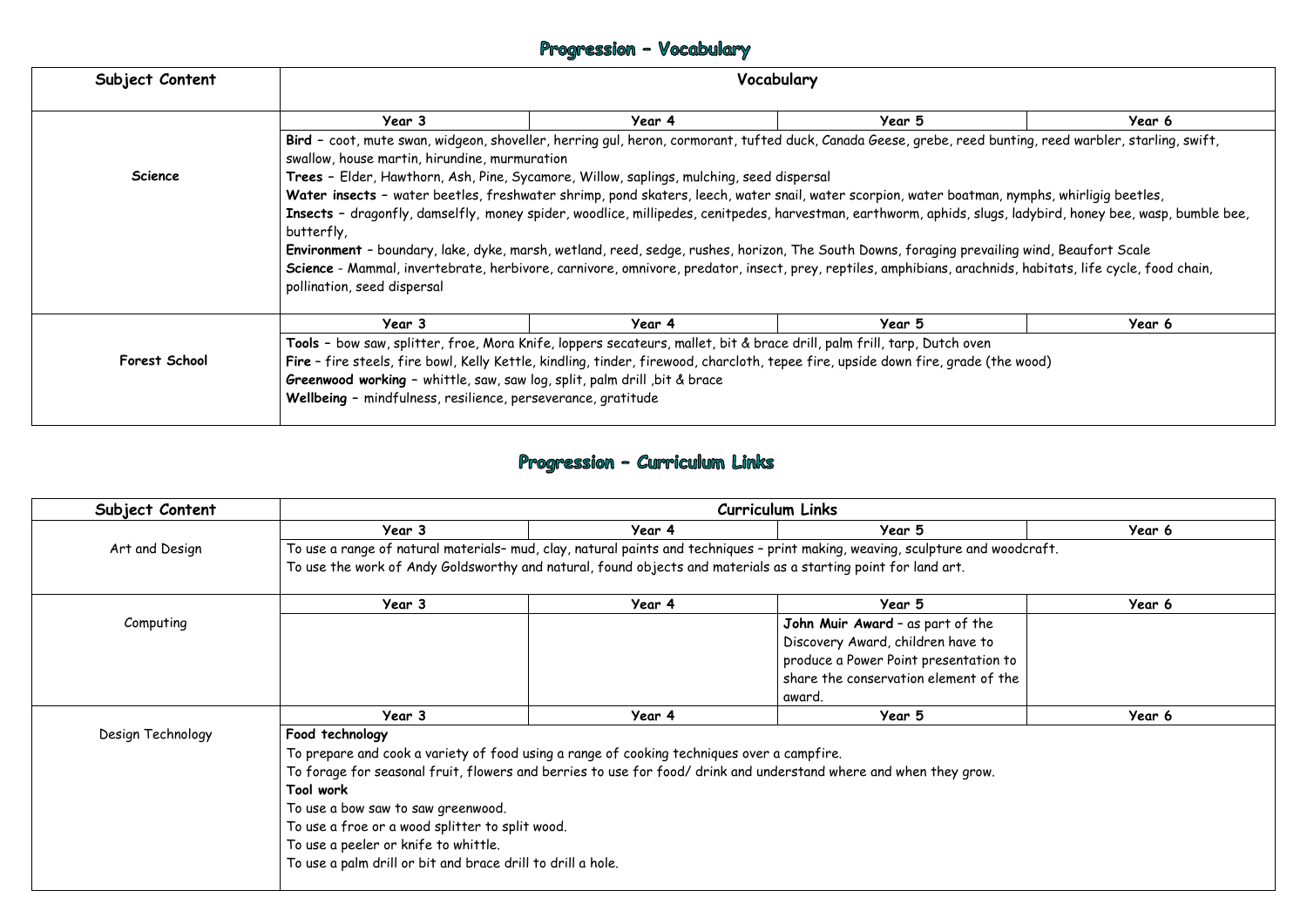|                            | Year 3                                                                                                                                                             | Year 4                                                                                                                                                       | Year 5 | Year 6 |  |  |  |
|----------------------------|--------------------------------------------------------------------------------------------------------------------------------------------------------------------|--------------------------------------------------------------------------------------------------------------------------------------------------------------|--------|--------|--|--|--|
| English                    | To ask relevant questions to extend their understanding and knowledge                                                                                              |                                                                                                                                                              |        |        |  |  |  |
|                            |                                                                                                                                                                    | To speak audibly and fluently with an increasing command of Standard English (Sit Spot feedback & gratitude circle)                                          |        |        |  |  |  |
|                            | Year 3                                                                                                                                                             | Year 4                                                                                                                                                       | Year 5 | Year 6 |  |  |  |
| Geography                  | To know and use the 8 points of a compass                                                                                                                          |                                                                                                                                                              |        |        |  |  |  |
|                            |                                                                                                                                                                    | To be able to name and identify the geographical features relating to the marsh.                                                                             |        |        |  |  |  |
|                            |                                                                                                                                                                    | To know and use the Beaufort Scale to ascertain wind speed and direction in order to light a fire safely.                                                    |        |        |  |  |  |
|                            |                                                                                                                                                                    | To be able to name and identify the following features: marsh, lake, dyke, The South Downs, reed bed, horizon wetland.                                       |        |        |  |  |  |
|                            | Year 3                                                                                                                                                             | Year 4                                                                                                                                                       | Year 5 | Year 6 |  |  |  |
| History                    |                                                                                                                                                                    | To learn skills from and empathise with people living in the Bronze Age with different values and customs (Native Americans).                                |        |        |  |  |  |
|                            | Year 3                                                                                                                                                             | Year 4                                                                                                                                                       | Year 5 | Year 6 |  |  |  |
| Latin                      |                                                                                                                                                                    |                                                                                                                                                              |        |        |  |  |  |
|                            |                                                                                                                                                                    |                                                                                                                                                              |        |        |  |  |  |
|                            | Year 3                                                                                                                                                             | Year 4                                                                                                                                                       | Year 5 | Year 6 |  |  |  |
| Mathematics                | • To measure and record lengths and height of trees and work out the age of a tree (tree survey).<br>To use maths in green woodworking to measure, identify angles |                                                                                                                                                              |        |        |  |  |  |
|                            |                                                                                                                                                                    |                                                                                                                                                              |        |        |  |  |  |
|                            | Year 3                                                                                                                                                             | Year 4                                                                                                                                                       | Year 5 | Year 6 |  |  |  |
| Music                      |                                                                                                                                                                    |                                                                                                                                                              |        |        |  |  |  |
|                            | Year 3                                                                                                                                                             | Year 4                                                                                                                                                       | Year 5 | Year 6 |  |  |  |
| <b>Physical Education</b>  |                                                                                                                                                                    | To understand how being outside and physically active contributes to a healthy lifestyle.                                                                    |        |        |  |  |  |
|                            | Year 3                                                                                                                                                             | Year 4                                                                                                                                                       | Year 5 | Year 6 |  |  |  |
| <b>Religious Education</b> |                                                                                                                                                                    |                                                                                                                                                              |        |        |  |  |  |
|                            | Year 3                                                                                                                                                             | Year 4                                                                                                                                                       | Year 5 | Year 6 |  |  |  |
| Science                    |                                                                                                                                                                    |                                                                                                                                                              |        |        |  |  |  |
|                            |                                                                                                                                                                    | Citizen Science surveys - Tree health, Biodiversity, Invertebrate identification, Big School's Bird watch survey, water quality surveys                      |        |        |  |  |  |
|                            |                                                                                                                                                                    | To identify and name a variety of common animals, including fish, amphibians, reptiles, birds and mammals.                                                   |        |        |  |  |  |
|                            |                                                                                                                                                                    | To identify and name a variety of plants and native trees found in the UK.                                                                                   |        |        |  |  |  |
|                            |                                                                                                                                                                    | To recognise the different ways that seeds are dispersed - water, wind, animal and explosion.                                                                |        |        |  |  |  |
|                            | Year 3                                                                                                                                                             | Year 4                                                                                                                                                       | Year 5 | Year 6 |  |  |  |
| S.P.H.E.R.E.               | • Assess risk and make decisions about personal safety.                                                                                                            |                                                                                                                                                              |        |        |  |  |  |
|                            |                                                                                                                                                                    | To raise awareness that mental well-being is connected to being active, being outside, connecting with others and having a sense of purpose.                 |        |        |  |  |  |
|                            | To foster a respect and sense of wonder about the natural world.                                                                                                   |                                                                                                                                                              |        |        |  |  |  |
|                            | To work as part of a team (negotiate and compromise)                                                                                                               |                                                                                                                                                              |        |        |  |  |  |
|                            | To develop problem-solving skills through trial, review and redo.                                                                                                  |                                                                                                                                                              |        |        |  |  |  |
|                            |                                                                                                                                                                    | The benefits of physical exercise, time outdoors, community participation, voluntary and service-based activity on mental wellbeing and happiness.           |        |        |  |  |  |
|                            |                                                                                                                                                                    | Simple self-care techniques, including the importance of rest, time spent with friends and family and the benefits of hobbies and interests.                 |        |        |  |  |  |
|                            |                                                                                                                                                                    | The importance of building regular exercise into daily and weekly routines and how to achieve this; for example walking or cycling to school, a daily active |        |        |  |  |  |
|                            | mile or other forms of regular, vigorous exercise.                                                                                                                 | About safe and unsafe exposure to the sun, and how to reduce the risk of sun damage, including skin cancer.                                                  |        |        |  |  |  |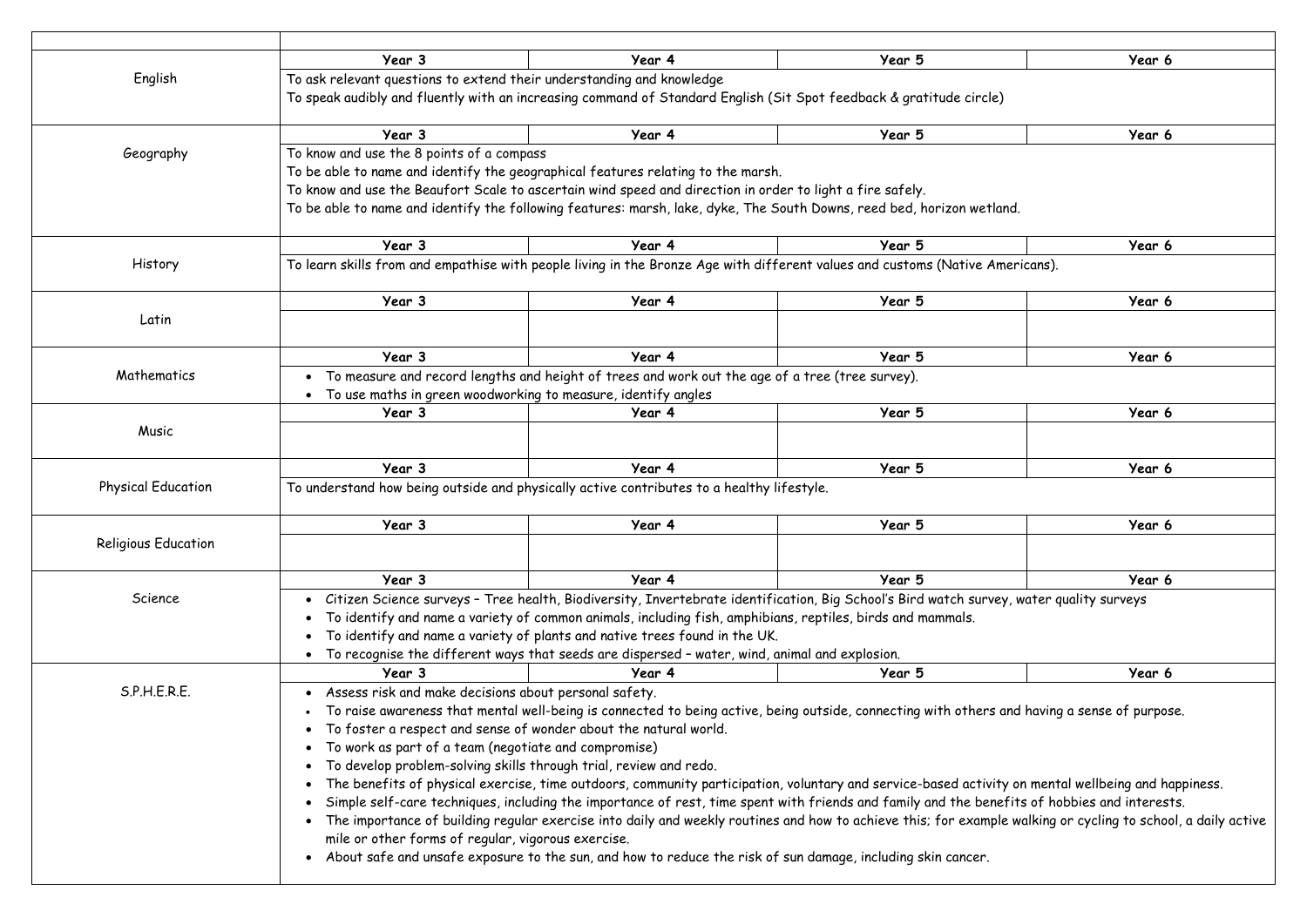### West Rise - Forest School Overview

| Term 1             | Term 2             | Term 3             | Term 4             | Term 5             | Term 6              |
|--------------------|--------------------|--------------------|--------------------|--------------------|---------------------|
|                    |                    |                    |                    |                    |                     |
| <b>y4</b>          | Y5                 | <b>Y6</b>          | <b>Y4</b>          | Y5                 | <b>Y4 &amp; Y3</b>  |
| 4 weeks -Marsh and | 4 weeks -Marsh and | 4 weeks -Marsh and | 4 weeks -Marsh and | 4 weeks -Marsh and | <b>Beach School</b> |
| Park               | Park               | Park               | Park               | Park               | 1 week each         |
| Y3                 | <b>Y6</b>          | $\overline{Y4}$    | yz                 | <b>Y6</b>          | <b>Y5 &amp; Y6</b>  |
| 4 weeks -Marsh and | 4 weeks -Marsh and | 4 weeks -Marsh and | 4 weeks -Marsh and | 4 weeks -Marsh and | <b>Beach School</b> |
| Park               | Park               | Park               | Park               | Park               | 1 week each         |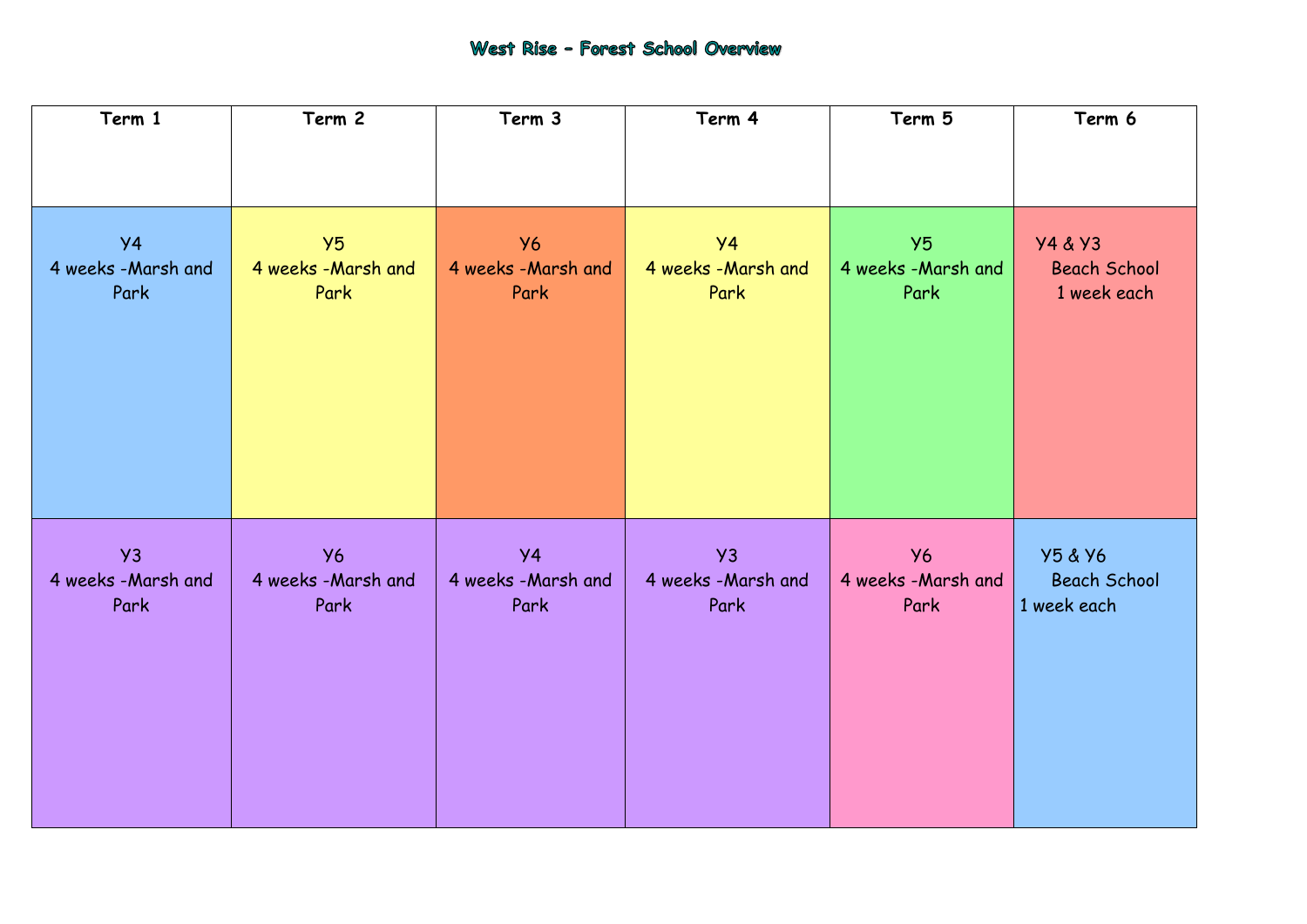**Beach School** – beach clean, rock pooling, art, sit spot, stone combing and shell ID, flom crafts, stone balancing.

beach clean, rock pooling, bble art, sit spot, stone ach combing and shell ID, sam crafts, stone balancing.

|        | Term 1                                                                                                                                                                                                                                                            | <b>Term 3 &amp; 4</b>                                                                                                                                                                                                                                                               | Term 6                                                                                                                  |
|--------|-------------------------------------------------------------------------------------------------------------------------------------------------------------------------------------------------------------------------------------------------------------------|-------------------------------------------------------------------------------------------------------------------------------------------------------------------------------------------------------------------------------------------------------------------------------------|-------------------------------------------------------------------------------------------------------------------------|
| Year 3 | Introduction to forest school activities -<br>upside down fire building & lighting,<br>campfire cooking on a stick, sit spot, bow<br>saw and bit & brace drill tool work,<br>foraging for tinder, nature games and<br>crafts. (Studio Garden & Marsh)             | Introduction to bug hunting, pond<br>dipping, bird watching, fire building and<br>lighting, campfire cooking on a stick,<br>foraging for food, sit spot, introduction<br>to whittling with a peeler and splitting<br>tool work, litter picking and tree<br>climbing. (Marsh & Park) | Beach School - beach clear<br>paddling, pebble art, sit spo<br>skimming, beach combing ar<br>flotsam and jetsam crafts, |
| Year 4 | Introduction to tipi fires building &<br>lighting, shelter building, tool work -<br>introduce whittling with a knife, sit spot,<br>tree climbing, foraging for food, develop<br>campfire cooking, litter picking, nature<br>games and crafts.<br>(Marsh and Park) | Big School's Bird Watch survey, upside<br>down and tipi fire management, sit spot,<br>tree climbing, foraging for food,<br>develop campfire cooking, litter picking,<br>nature games and crafts.<br>(Marsh and Park)                                                                | Beach School - beach cle<br>paddling, pebble art, s<br>skimming, beach combin<br>flotsam and jetsam crafts              |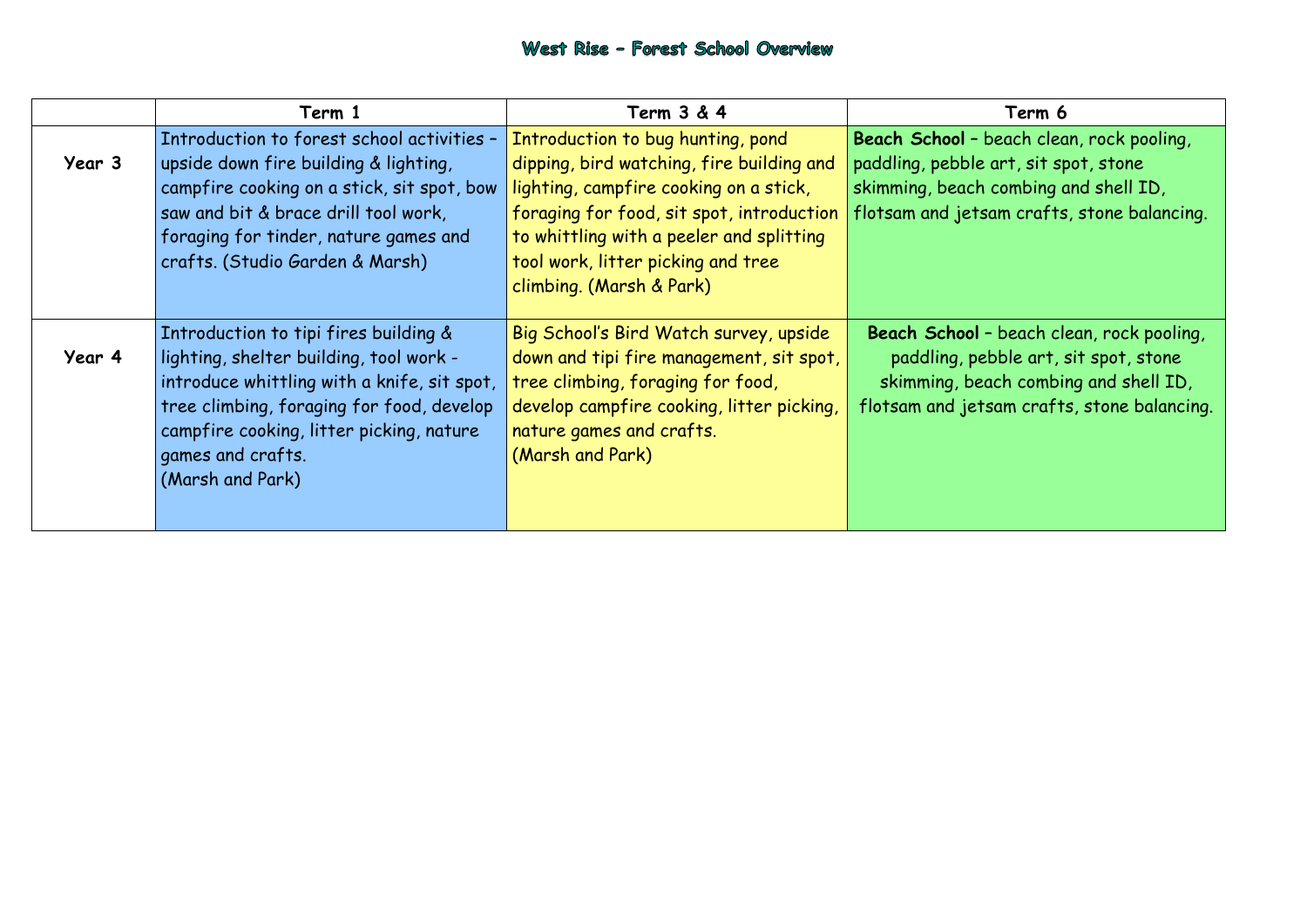**Beach School** – beach clean, rock dling, pebble art, sit spot, ning, beach combing and  $\mathsf{b}$  istam crafts,  $\mathsf{b}$ cing.

### West Rise - Forest School Overview

|        | <b>Term 2 &amp; 3</b>                                                                                                                                                                                                              | Term 5                                                                                                                                                                                                                                                                                                                        | Term 6                                                                                                                             |
|--------|------------------------------------------------------------------------------------------------------------------------------------------------------------------------------------------------------------------------------------|-------------------------------------------------------------------------------------------------------------------------------------------------------------------------------------------------------------------------------------------------------------------------------------------------------------------------------|------------------------------------------------------------------------------------------------------------------------------------|
| Year 5 | Introduction to - Kelly Kettle fire<br>building, lighting and management,<br>developing campfire cooking, pond dipping<br>and nature crafts and games.<br>Tree tending- mulching & weed clearance<br>of saplings<br>(Park & Marsh) | John Muir Discovery Award<br>(Discover, Explore, Conserve and Share a<br>wild place)<br>Bug hunting, tool work - sawing, splitting,<br>whittling & drilling, water survey, litter<br>picking, presentations.<br>(Marsh & Park)                                                                                                | Beach School - beach cle<br>pooling, paddling, pebble<br>stone skimming, beach co<br>shell ID, flotsam and jet<br>stone balancing. |
| Year 6 | Develop independence to manage a range<br>of fires: tipi, upside down & Kelly<br>Kettles, independent campfire cooking,<br>den building and knots, nature games.<br>Tree tending- mulching & weed clearance<br>(Park & Marsh)      | Management of a range of fires for<br>different purpose with minimal supervision,<br>foraging for food and resources for crafts-<br>nettle cordage, cooking on campfire a range<br>of food, tool skills (sawing, splitting,<br>whittling & drilling) to make objects of their<br>choice, independent shelter building & nots. | Beach School - beach cle<br>pooling, paddling, pebble<br>stone skimming, beach co<br>shell ID, flotsam and jet<br>stone balancing. |

**Beach School** – beach clean, rock dling, pebble art, sit spot, ning, beach combing and  $\mathsf{b}$  itsam and jetsam crafts, cing.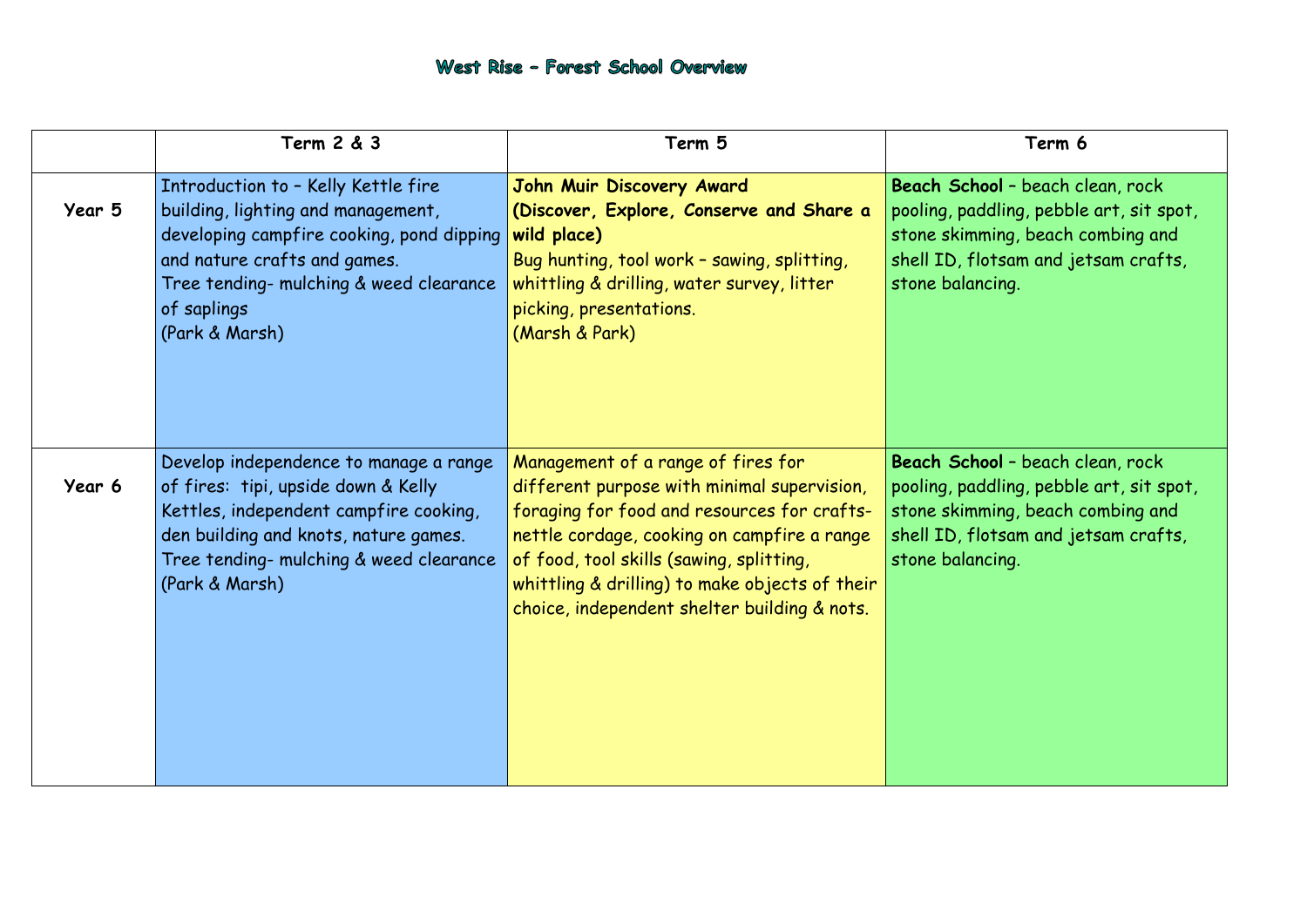## **Y3 Forest School – Term 1 - Medium Term Planning 2021/2022**

|               | <b>Food</b>                                                           | <b>Making</b>                                            | <b>Free Flow</b>                 | <b>Free flow</b>                        | <b>Free flow</b>                                        | Fire building   Free flow               |                                                                                                                       |
|---------------|-----------------------------------------------------------------------|----------------------------------------------------------|----------------------------------|-----------------------------------------|---------------------------------------------------------|-----------------------------------------|-----------------------------------------------------------------------------------------------------------------------|
| Week 1        | <b>Toasted</b><br><b>French bread</b><br>and jam<br><b>Hot drinks</b> | <b>Mini Bronze Age</b><br>round houses                   | Litter picking                   | Clay<br>Creatures -<br>blobsters        | <b>Foraging for</b><br>pine cones and<br>sticks         | Lay and light<br>an upside<br>down fire | Feed the<br>chickens<br>(lettuce)<br>Mud pit d                                                                        |
| <b>Week 2</b> | Popcorn<br><b>Hot drinks</b>                                          | Green<br>woodworking $-$<br>saw and drill a<br>name disc | Clay boggarts                    | Mud kitchen<br>and digging<br>a mud pit | <b>Foraging for</b><br>pine cones and<br>sticks         | Lay and light<br>an upside<br>down fire | Litter pick<br>Feed the<br>chickens<br>(lettuce)                                                                      |
| <b>Week 3</b> | <b>Smores</b><br><b>Hot drinks</b>                                    | <b>Elder beads</b>                                       | <b>Spear throwing</b><br>Archery | Explore/<br>hide and<br>seek            | <b>Game - Quoits</b><br>Game - Fish and<br><b>Otter</b> | Lay and light<br>an upside<br>down fire | <b>Park</b><br>Den build<br><b>Tree climl</b><br>Litter pick<br><b>Scavenge</b><br><b>Matching</b><br><b>Foraging</b> |
| <b>Week 4</b> | <b>Smores</b><br><b>Hot drinks</b>                                    | Elder beads                                              | Spear throwing<br>Archery        | Explore/<br>hide and<br>seek            | <b>Game - Quoits</b><br>Game - Fish and<br><b>Otter</b> | Lay and light<br>an upside<br>down fire | <b>Park</b><br>Den build<br><b>Tree climl</b><br>Litter pick<br><b>Scavenge</b><br><b>Matching</b><br>Foraging 1      |

| <b>Fire building</b>       | <b>Free flow</b>             |
|----------------------------|------------------------------|
| Lay and light              | Feed the animals $-$         |
| an upside                  | chickens & sheep             |
| down fire                  | (lettuce)                    |
|                            | Mud pit digging              |
| Lay and light<br>an upside | Litter picking               |
| down fire                  | Feed the animals -           |
|                            | chickens & sheep             |
|                            | (lettuce)                    |
| Lay and light              | Park                         |
| an upside                  | Den building                 |
| down fire                  | <b>Tree climbing</b>         |
|                            | <b>Litter picking</b>        |
|                            | <b>Scavenger Hunt</b>        |
|                            | <b>Matching pairs disc</b>   |
|                            | <b>Foraging for kindling</b> |
| Lay and light              | Park                         |
| an upside                  | Den building                 |
| down fire                  | Tree climbing                |
|                            | Litter picking               |
|                            | <b>Scavenger Hunt</b>        |
|                            | <b>Matching pairs disc</b>   |
|                            | <b>Foraging for kindling</b> |
|                            |                              |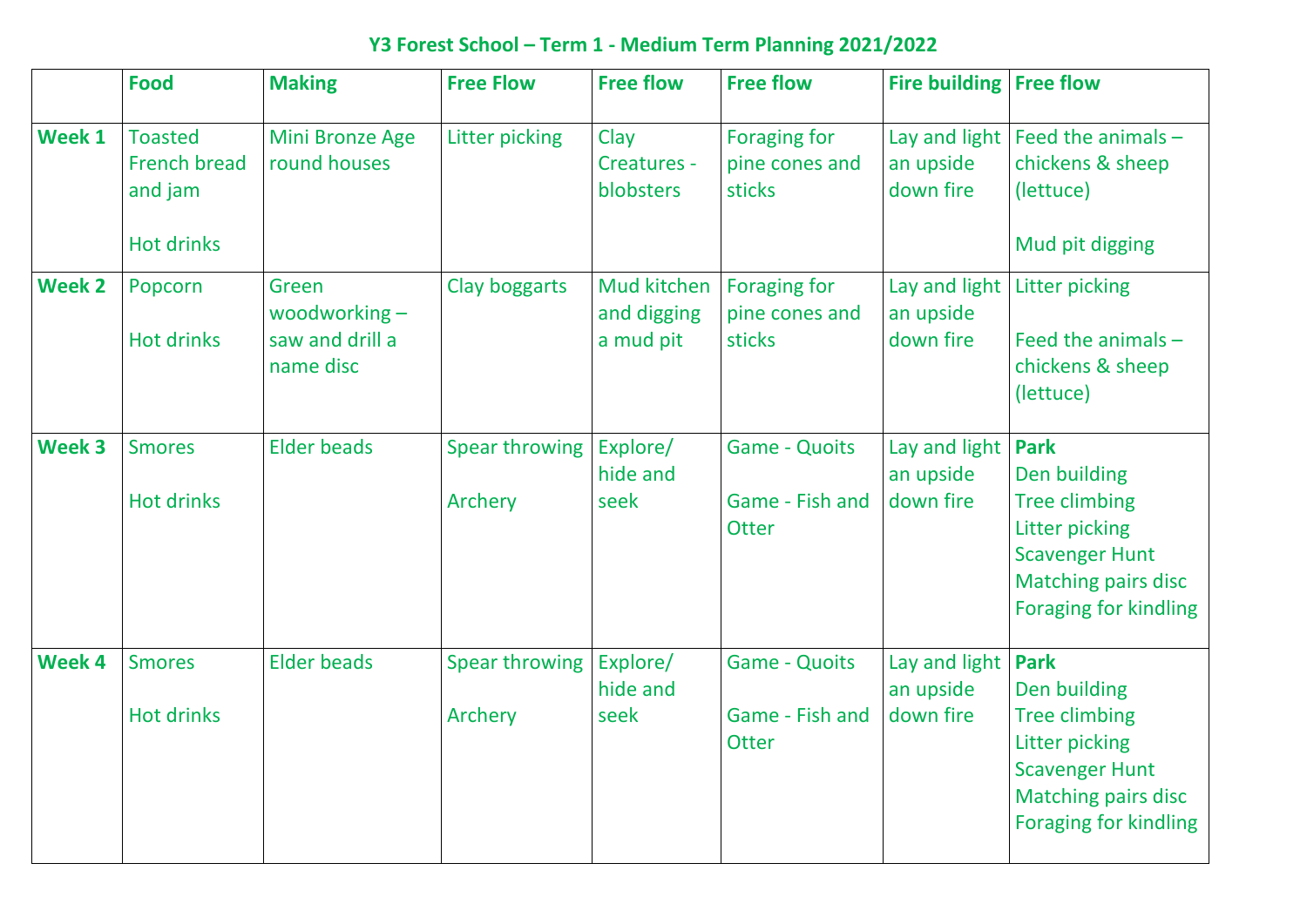### **Y4 Forest School – Term 1 - Medium Term Planning 2021/2022**

Tree climbing Litter picking Magazine & reed weaving Den building 'Find This' game

|               | <b>Food</b>                                                                         | <b>Making</b>                                                                            | <b>Game</b>                                 | <b>Free flow</b>               | <b>Free flow</b>                                | <b>Fire Building</b>         | Park                                                           |
|---------------|-------------------------------------------------------------------------------------|------------------------------------------------------------------------------------------|---------------------------------------------|--------------------------------|-------------------------------------------------|------------------------------|----------------------------------------------------------------|
| <b>Week 1</b> | Foraged<br>blackberry jam<br>on toasted<br><b>French bread</b><br><b>Hot drinks</b> | Green<br><b>woodworking</b><br>$-$ whittling to<br>make a<br>cooking stick<br>& charcoal | Fish & Otter<br>Noughts &<br><b>crosses</b> | <b>Bug hunting</b>             | Erected a tipi<br>shelter<br>Adventuring        | Lay and light a<br>tipi fire | <b>Tree</b><br>Litte<br>Mag<br>wea <sup></sup><br>Den<br>'Finc |
| <b>Week 2</b> | Popcorn<br><b>Hot drinks</b>                                                        | Natural paint<br>$tattoos -$<br>charcoal,<br>elderberry &<br>clay                        | Woodlouse<br>game                           | Charcoal<br>sketching          | Erected a tipi<br>shelter<br>Adventuring        | Lay and light a<br>tipi fire | Litte<br><b>Duck</b><br><b>Tree</b>                            |
| <b>Week 3</b> | Hot dogs &<br>puff pastry<br><b>Hot drinks</b>                                      | Bird feeders $-$<br>pine cone                                                            | Samurai<br><b>Duck</b><br>Quoits            | Pond dipping                   | Erected a tipi<br>shelter<br><b>Adventuring</b> | Lay and light a<br>tipi fire | Litte<br><b>Tree</b><br><b>Tree</b><br>'All t<br><b>Deer</b>   |
| <b>Week 4</b> | <b>Bronze Age</b><br><b>Honey Bread</b><br><b>Hot drinks</b>                        | Elder beads                                                                              | <b>Rambo Duck</b><br>Go Find It!            | <b>Bird</b><br><b>Watching</b> | Erected a tipi<br>shelter<br>Adventuring        | Lay and light a<br>tipi fire | Den<br>Litte<br><b>Tree</b><br>Killer<br>Leaf                  |

Litter picking Duck and Fox game Tree ID scavenger hunt

Litter picking Tree climbing Tree Trumps 'All the Trees in the Park' Deer & Wolf

Den building Litter picking Tree climbing Killer Frisbee game Leaf and bark rubbings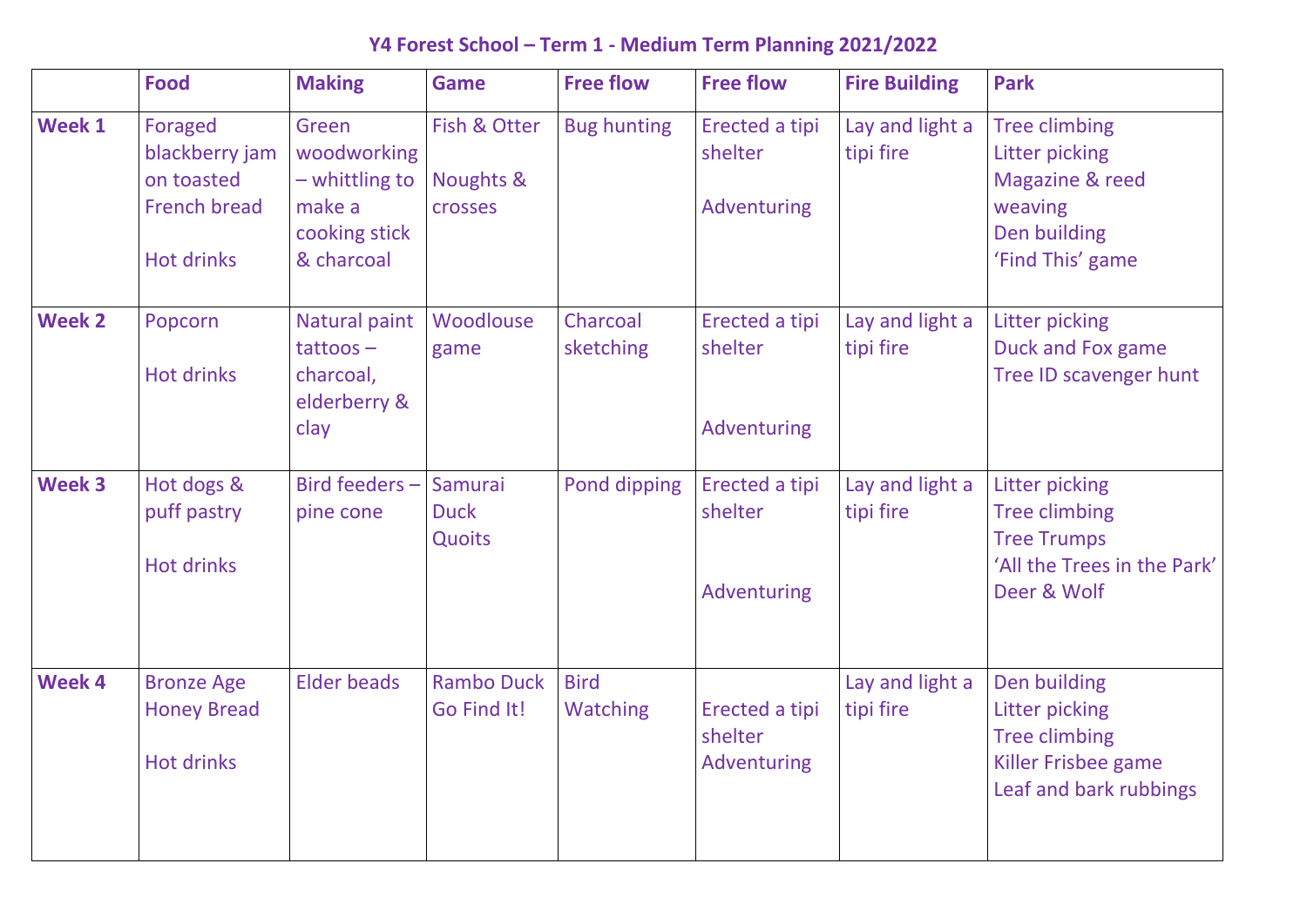### **Y5 Forest School – Term 2 - Medium Term Planning 2021/2022**

**Park** Tree climbing Litter picking Den building Eagle eyes game Autumn Colour Bingo

|               | <b>Food</b>                                                    | <b>Making</b>                                                           | <b>Game</b>                                                        | <b>Free flow</b>                                      | <b>Free flow</b> | <b>Fire Building</b>                        | <b>Free Flow</b>                                                                                     |
|---------------|----------------------------------------------------------------|-------------------------------------------------------------------------|--------------------------------------------------------------------|-------------------------------------------------------|------------------|---------------------------------------------|------------------------------------------------------------------------------------------------------|
| <b>Week 1</b> | <b>Toffee apples</b><br><b>Hot drinks</b>                      | Apple seed<br>bird feeders                                              | Forest<br>School<br>hockey                                         | Explore /<br>Hide and<br><b>Seek</b>                  | Pond dipping     | Lay and light a<br>tipi fire                | <b>Park</b><br><b>Tree climk</b><br><b>Litter pick</b><br>Den build<br>Eagle eyes<br><b>Autumn C</b> |
| <b>Week 2</b> | <b>Smores</b><br><b>Hot drinks</b>                             | Tree care-<br>clear weeds<br>from around<br>the base of<br>each sapling | Dig the wood<br>chips and<br>wheelbarrow<br>to saplings            | Rake the<br>mulch into<br>the base of<br>the saplings | Litter picking   | Lay and light a<br><b>Kelly Kettle fire</b> | <b>Bunny Bur</b>                                                                                     |
| <b>Week 3</b> | <b>Smores</b><br><b>Hot drinks</b>                             | Tree care-<br>clear weeds<br>from around<br>the base of<br>each sapling | Dig the wood   Rake the<br>chips and<br>wheelbarrow<br>to saplings | mulch into<br>the base of<br>the saplings             | Litter picking   | Lay and light a<br>Kelly Kettle fire        | All the Tre<br>game                                                                                  |
| <b>Week 4</b> | <b>French bread</b><br>toast and<br>honey<br><b>Hot drinks</b> | Elder beads<br><b>Apple Bird</b><br><b>feeders</b>                      | Forest<br>School<br>hockey                                         | <b>Bird</b><br><b>Watching</b>                        | Adventuring      | Lay and light a<br>tipi fire                | Javelin thi                                                                                          |

Bunny Burrows game

All the Trees in the Park game

Javelin throwing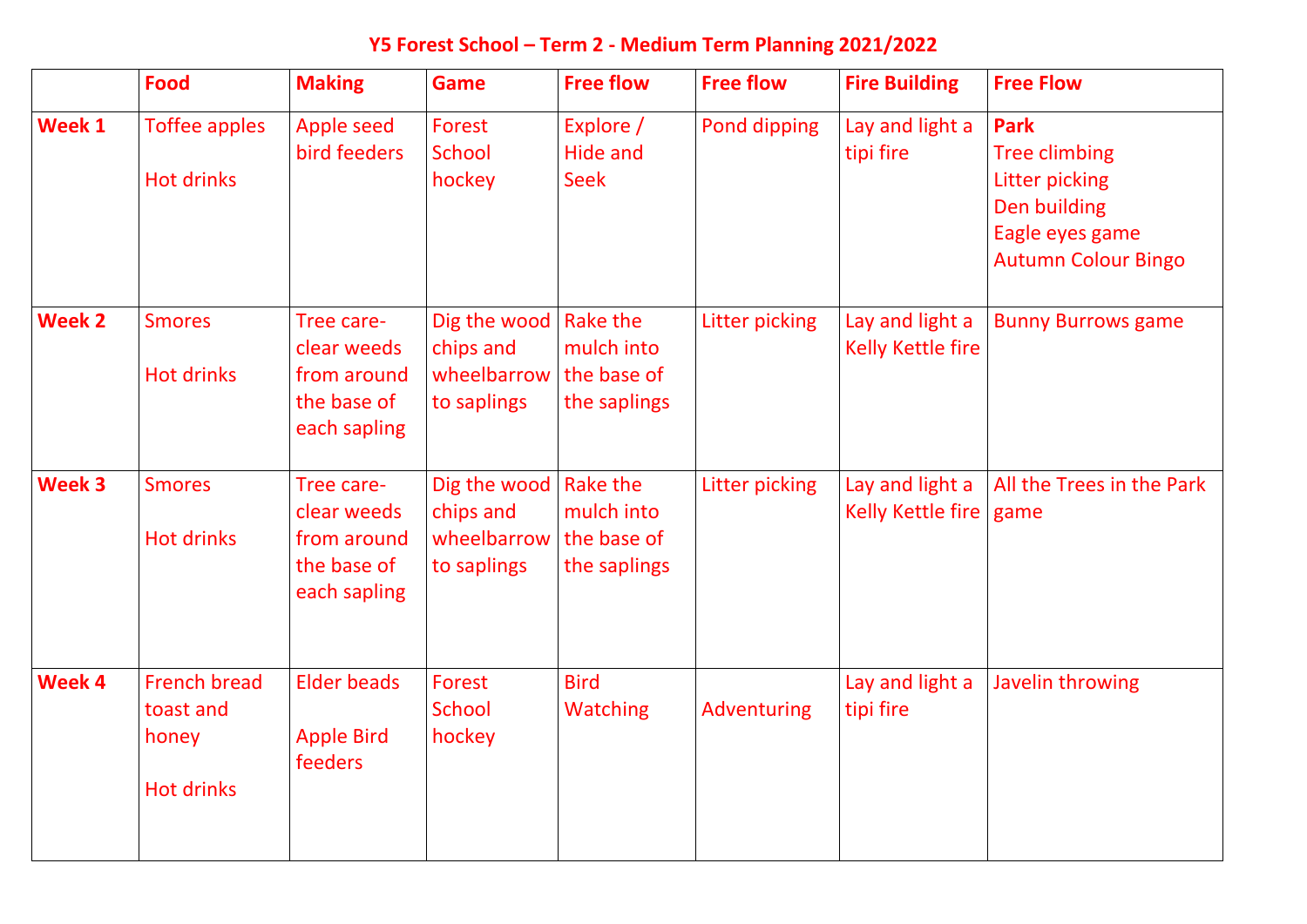### **Y6 Forest School – Term 2 - Medium Term Planning 2021/2022**

Litter picking, tree climbing, shelter building, timber hitch and reef knots, dream catchers

|               | <b>Food</b>       | <b>Making</b>                                                                                  | <b>Game</b>                    | <b>Free flow</b>                                                                                                | <b>Free flow</b>                                               | <b>Fire Building</b>                      | <b>Park</b>                                         |
|---------------|-------------------|------------------------------------------------------------------------------------------------|--------------------------------|-----------------------------------------------------------------------------------------------------------------|----------------------------------------------------------------|-------------------------------------------|-----------------------------------------------------|
| <b>Week 1</b> | <b>Hot drinks</b> | Tree care: clear<br>weeds from<br>around the<br>base of each<br>$sapling-trim$<br>with shears. | <b>Bunny</b><br><b>Burrows</b> | Dig the wood<br>chips and<br>wheelbarrow<br>to saplings.<br>Rake the mulch<br>into the base<br>of the saplings. | <b>Toast a</b><br>marshmallow<br>over the fire for<br>a Smore. | Lay and light a<br>Kelly Kettle fire      |                                                     |
| <b>Week 2</b> | <b>Hot drinks</b> | <b>Sit Spot</b><br>mindfulness<br>and feedback.                                                | <b>Forest School</b><br>hockey | <b>Bird watching</b>                                                                                            | <b>Cook Puff</b><br>pastry on a stick<br>for hot dogs          | Lay and light a<br>communal tepee<br>fire | Litte<br>climl<br>timb<br>knot                      |
| Week 3        | <b>Hot drinks</b> | <b>Sit Spot</b><br>mindfulness<br>and feedback.                                                | Spear<br>throwing              | Adventure<br>sticks and free<br>play                                                                            | <b>Cook Puff</b><br>pastry on a stick<br>for hot dogs          | Lay and light a<br>communal tepee<br>fire | Litte<br>climl<br>timb<br>knot<br><b>WOO</b><br>med |
| Week 4        | <b>Hot drinks</b> | Tree care: clear<br>weeds from<br>around the<br>base of each<br>$sapling-trim$<br>with shears. | Deer and Wolf                  | Dig the wood<br>chips and<br>wheelbarrow<br>to saplings.<br>Rake the mulch<br>into the base<br>of the saplings. | <b>Toast a</b><br>marshmallow<br>over the fire for<br>a Smore. | Lay and light a<br>Kelly Kettle fire.     |                                                     |

Litter picking, tree climbing, shelter building, timber hitch and reef knots, Saw and drill a wooden disc to make medals for the Gold Book.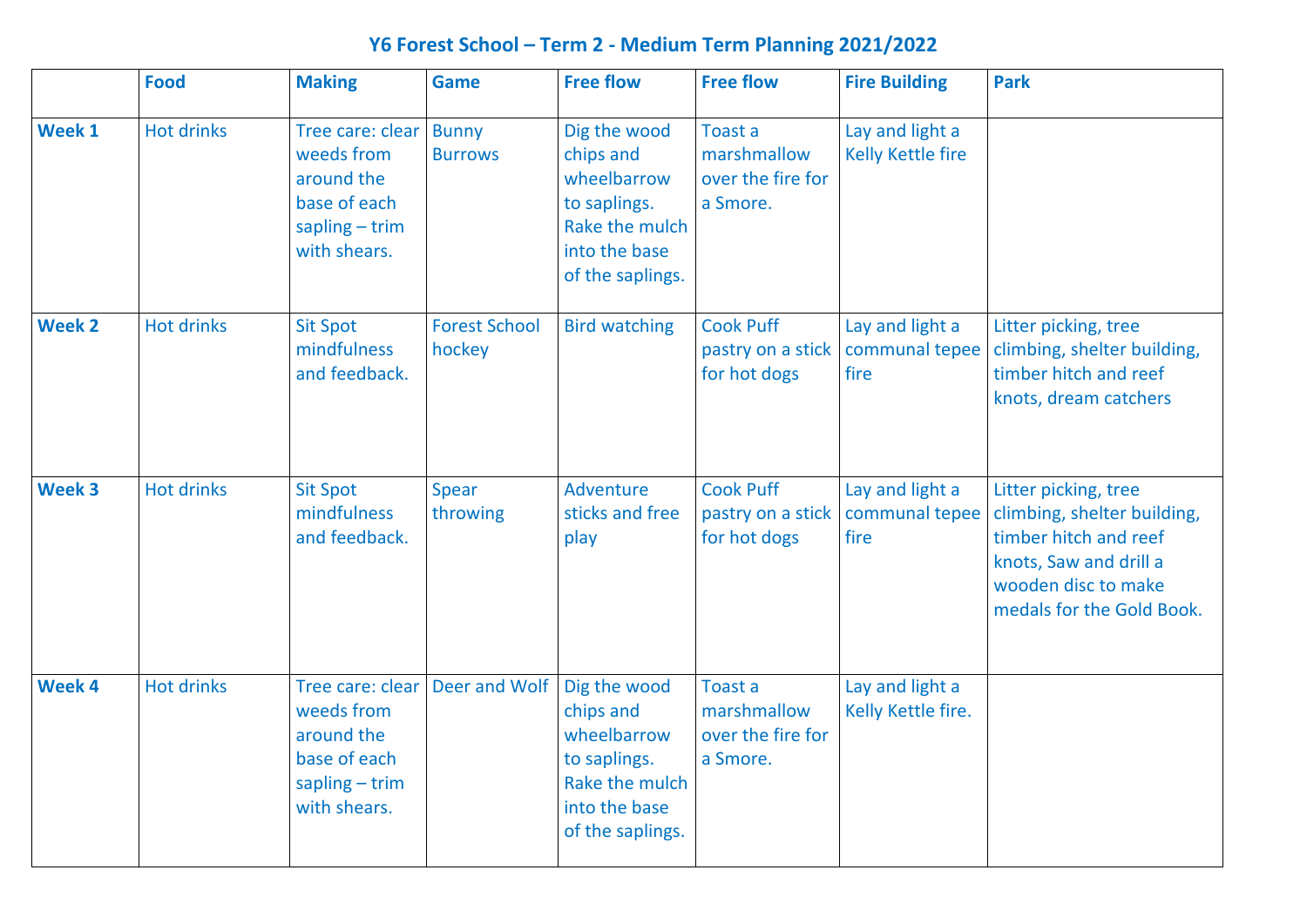### **Y4 Forest School – Term 3 - Medium Term Planning 2021/2022**

Litter picking, green woodworking – spinning tops, Fly Robin Fly game, tree climbing.

|               | <b>Food</b>       | <b>Making</b>                                                                                  | <b>Game</b>                    | <b>Free flow</b>                                                                                                | <b>Free flow</b>                                        | <b>Fire Building</b>                     | <b>Park</b>                         |
|---------------|-------------------|------------------------------------------------------------------------------------------------|--------------------------------|-----------------------------------------------------------------------------------------------------------------|---------------------------------------------------------|------------------------------------------|-------------------------------------|
| <b>Week 1</b> | <b>Hot drinks</b> | Tree care: clear<br>weeds from<br>around the<br>base of each<br>$sapling-trim$<br>with shears. | <b>Bunny</b><br><b>Burrows</b> | Dig the wood<br>chips and<br>wheelbarrow<br>to saplings.<br>Rake the mulch<br>into the base<br>of the saplings. | Toast a<br>marshmallow<br>over the fire for<br>a Smore. | Lay and light a<br>Kelly Kettle fire     |                                     |
| <b>Week 2</b> | <b>Hot drinks</b> | <b>Sit Spot</b><br>mindfulness<br>and feedback.                                                | Archery                        | Bird watching -<br><b>Big School's</b><br><b>Bird Watch</b>                                                     | Prep and cook<br>tortillas pizzas<br>on the fire.       | Lay and light an<br>upside down<br>fire. | Litte<br><b>WOO</b><br>tops<br>tree |
| <b>Week 3</b> | <b>Hot drinks</b> | <b>Sit Spot</b><br>mindfulness<br>and feedback.                                                | Kite flying                    | Adventure<br>sticks and free<br>play                                                                            | Prep and cook<br>tortillas pizzas<br>on the fire.       | Lay and light an<br>upside down<br>fire. | Litte<br>hunt<br>tree               |
| Week 4        | <b>Hot drinks</b> | Tree care: clear<br>weeds from<br>around the<br>base of each<br>$sapling-trim$<br>with shears. | Deer and Wolf                  | Dig the wood<br>chips and<br>wheelbarrow<br>to saplings.<br>Rake the mulch<br>into the base<br>of the saplings. | Toast a<br>marshmallow<br>over the fire for<br>a Smore. | Lay and light a<br>Kelly Kettle fire.    |                                     |

Litter picking, scavenger hunt, make bird feeders, tree climbing.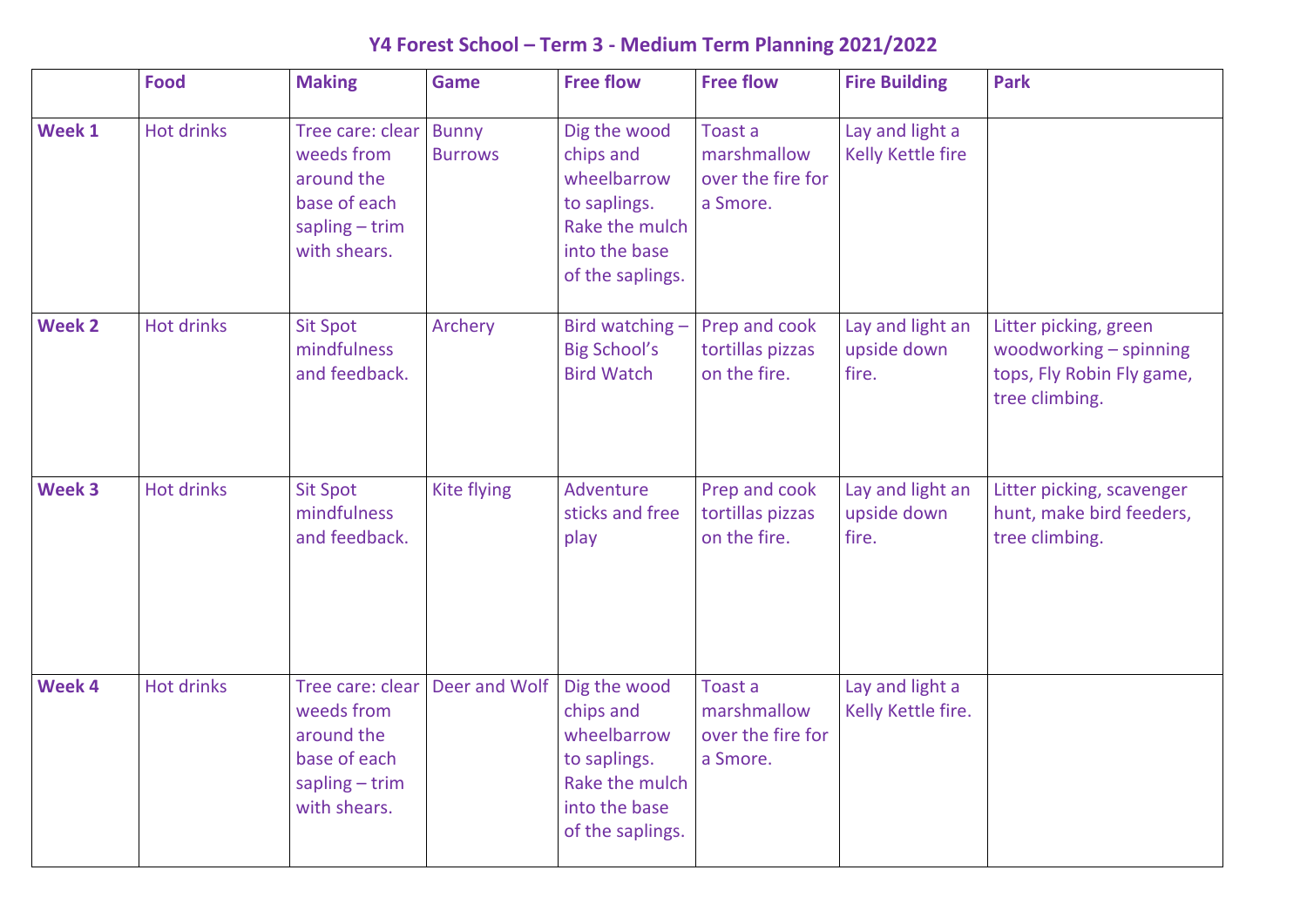### **Y3 Forest School – Term 4 - Medium Term Planning 2021/2022**

Litter picking, Deer and Wolf game, tree climbing, Viking knitting, kite flying.

|               | <b>Food</b>                                             | <b>Making</b>                                                                                         | Game                             | <b>Free flow</b>                                                                                                | <b>Free flow</b>                                           | <b>Fire Building</b>                  | <b>Park</b>                    |
|---------------|---------------------------------------------------------|-------------------------------------------------------------------------------------------------------|----------------------------------|-----------------------------------------------------------------------------------------------------------------|------------------------------------------------------------|---------------------------------------|--------------------------------|
| <b>Week 1</b> | <b>Hot drinks</b><br>Cook cinnamon<br>apples on a stick | <b>Sit Spot</b><br>mindfulness<br>and feedback.<br>Splitting with a<br>knife – make a<br>die/ keyring | All the Birds<br>on the Marsh    | Pond dipping                                                                                                    | <b>Bug hunting</b><br>Adventure<br>sticks and free<br>play | Lay and light a<br>tipi fire.         | Litte<br>Wolf<br><b>Vikir</b>  |
| <b>Week 2</b> | <b>Hot drinks</b>                                       | Tree care: clear<br>weeds from<br>around the<br>base of each<br>$sapling-trim$<br>with shears         | <b>Bunny</b><br><b>Burrows</b>   | Dig the wood<br>chips and<br>wheelbarrow<br>to saplings.<br>Rake the mulch<br>into the base<br>of the saplings. | Toast a<br>marshmallow<br>over the fire for<br>a Smore.    | Lay and light a<br>Kelly Kettle fire  |                                |
| <b>Week 3</b> | <b>Hot drinks</b><br>Cook cinnamon<br>apples on a stick | <b>Sit Spot</b><br>mindfulness<br>and feedback.<br>Whittling a<br>cooking stick<br>with a peeler.     | All the Birds<br>on the Marsh    | <b>Bug hunting</b>                                                                                              | Pond dipping<br>Adventure<br>sticks and free<br>play       | Lay and light a<br>tipi fire.         | Litte<br>Wolf<br>spid<br>build |
| <b>Week 4</b> | <b>Hot drinks</b>                                       | weeds from<br>around the<br>base of each<br>$sapling-trim$<br>with shears.                            | Tree care: clear   Deer and Wolf | Dig the wood<br>chips and<br>wheelbarrow<br>to saplings.<br>Rake the mulch<br>into the base<br>of the saplings. | Toast a<br>marshmallow<br>over the fire for<br>a Smore.    | Lay and light a<br>Kelly Kettle fire. |                                |

Litter picking, Deer and Wolf game, tree climbing, spider web weaving, den building.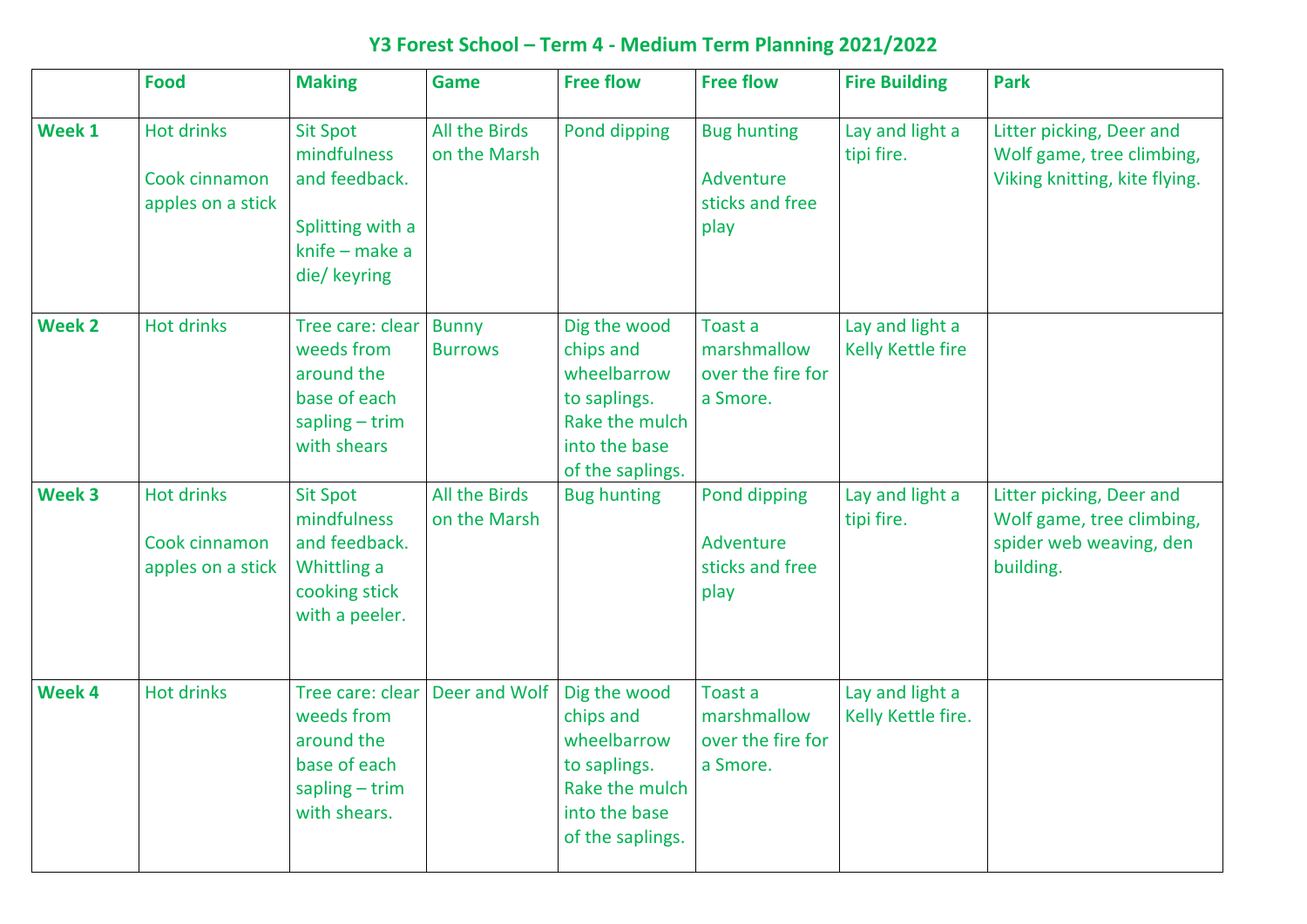| <b>Activity</b>                              | <b>Description of activity</b>                                                                                                                                                                                                                                                  |
|----------------------------------------------|---------------------------------------------------------------------------------------------------------------------------------------------------------------------------------------------------------------------------------------------------------------------------------|
| <b>Beach clean</b>                           | Whole class litter pick - identify and sort recyclables from rubbish. Look at types of rubb<br>common - discuss impact for sea creatures, birds, animals and humans . Look out for Ha<br>with holes. Sort drift wood and interesting flotsam and jetsom for crafts.             |
| <b>Sit Spot</b>                              | Spend time on arrival to ground self into the new environment. Spend 4 minutes laying<br>into the senses to notice nature in the new space. Feedback one thing they noticed.                                                                                                    |
| <b>Positive Affirmation</b><br><b>Stones</b> | Search the beach for a smooth pebble - use Sharpies to draw a design and write a posit<br>stone. Discuss the impact of leaving their pebble for someone else to find. Leave them of<br>walk back to school.                                                                     |
| <b>Hag stone and shell</b><br>jewellery      | Using some of the shells with holes and Hag stones from the beach clean or find own, the<br>keyrings, and/or jewellery.                                                                                                                                                         |
| <b>Stone balancing towers</b>                | Mindfulness - Search for flat pebbles and shells and take your time to balance the talles                                                                                                                                                                                       |
| <b>Skimming stones</b>                       | Find flat stones too skim as far as possible in the sea.                                                                                                                                                                                                                        |
| Paddling                                     | Roll up your trousers and paddle in the sea.                                                                                                                                                                                                                                    |
| <b>Pebble Silhouettes</b>                    | Collect a large number of commonly found coloured stones in a bucket (grey). Ask a per<br>shingle and create an outline of their body with your chosen coloured stones. Then once<br>fill in the outline with the same coloured pebbles to create a lasting shadow or silhouett |
| <b>Shell ID</b>                              | Take a shell ID sheet and book and go beachcombing to find a variety of different shells                                                                                                                                                                                        |
| <b>Flotsam and Jetsom</b><br>mobiles         | Using some of the clean flotsam and Jetsom collected during the beach clean, make a m<br>art.                                                                                                                                                                                   |
| <b>Bury your friend with</b><br>stones       | Find a friend to bury in the stones.                                                                                                                                                                                                                                            |
| <b>'Go Find It' scavenger</b><br>hunt game   | Use the 'Go Find It!' cards, play a scavenger hunt.                                                                                                                                                                                                                             |
| <b>Rock pooling</b>                          | In low tide, use a net, bucket and ID chart to collect, observe and identify sea creatures.                                                                                                                                                                                     |

**Beach cleans is class of rubbish and most** but for Hag stones and shells

**Site Spotz Spend send send tune** self into the seeding into the setting and tune

te a positive phrase on the ve them on the journey on the

Id own, thread up to make

the tallest tower possible.

Ask a person to lie on the Then once they have stood up, is ilhouette. **Shells to identify.** 

make a mobile or piece of 3D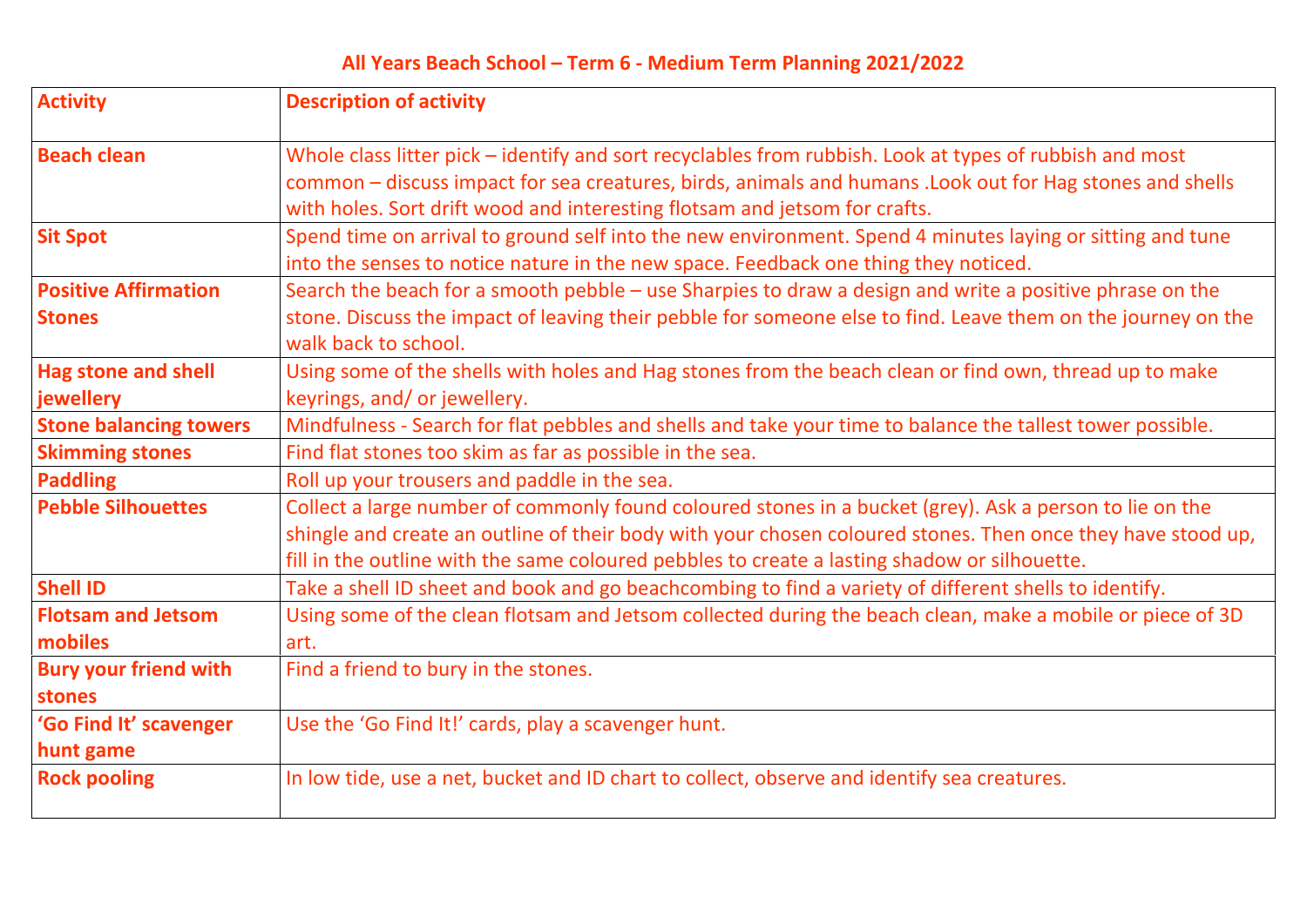### **Y5 Forest School – Term 4 - Medium Term Planning 2021/2022**

**Park** Tree climbing Litter picking Shelter building Fish & Otter

|               | <b>Food</b>                               | <b>Making</b>                                                           | <b>Free flow</b>                                        | <b>Free flow</b>                                                                   | <b>Free flow</b>                                     | <b>Fire Building</b>                        | <b>Free Flow</b>                                                                                   |
|---------------|-------------------------------------------|-------------------------------------------------------------------------|---------------------------------------------------------|------------------------------------------------------------------------------------|------------------------------------------------------|---------------------------------------------|----------------------------------------------------------------------------------------------------|
| <b>Week 1</b> | <b>Hot drinks</b><br>Savoury<br>tortillas | Green wood<br>working $-$<br>make a boat                                | Points of the<br>$compass -$<br>wheel of<br>gather      | Explore /<br>Hide and<br>Seek                                                      | Pond dipping<br><b>OPAL water</b><br>survey          | Lay and light<br>an upside<br>down fire     | <b>Park</b><br><b>Tree climb</b><br>Litter pick<br><b>Shelter bu</b><br>Fish & Ott                 |
| <b>Week 2</b> | <b>Smores</b><br><b>Hot drinks</b>        | Tree care-<br>clear weeds<br>from around<br>the base of<br>each sapling | Dig the wood<br>chips and<br>wheelbarrow<br>to saplings | Rake the<br>mulch into<br>the base of<br>the saplings                              | Litter picking                                       | Lay and light a<br><b>Kelly Kettle fire</b> | Duck and                                                                                           |
| <b>Week 3</b> | <b>Hot drinks</b><br>Savoury<br>tortillas | Green wood<br>working $-$<br>make a boat                                | Points of the<br>compass –<br>wheel of<br>gather        | Explore /<br>Hide and<br><b>Seek</b>                                               | <b>Pond dipping</b><br><b>OPAL water</b><br>survey   | Lay and light a<br>tipi fire                | <b>Tree climb</b><br><b>Litter pick</b><br>Shelter bu<br>Fish & Ott<br>Tree ID<br><b>Tree Trum</b> |
| <b>Week 4</b> | <b>Hot drinks</b><br>Nettle pakoras       | <b>Foraging for</b><br>$nettles -$<br>make nettle<br>cordage            | Whittle a<br>willow<br>keyring with<br>a knife          | Dig clay $-$<br>make pots or<br>seed bombs<br>Explore /<br>Hide and<br><b>Seek</b> | Bug hunting $-$<br><b>OPAL mini</b><br>beasts survey | Lay and light a<br>tipi fire                | <b>Tree climk</b><br><b>Litter pick</b><br>Shelter bu<br>Fish & Ott<br><b>Tree Trum</b>            |

Duck and fox game

Tree climbing Litter picking Shelter building Fish & Otter Tree ID Tree Trumps

Tree climbing Litter picking Shelter building Fish & Otter Tree ID Tree Trumps